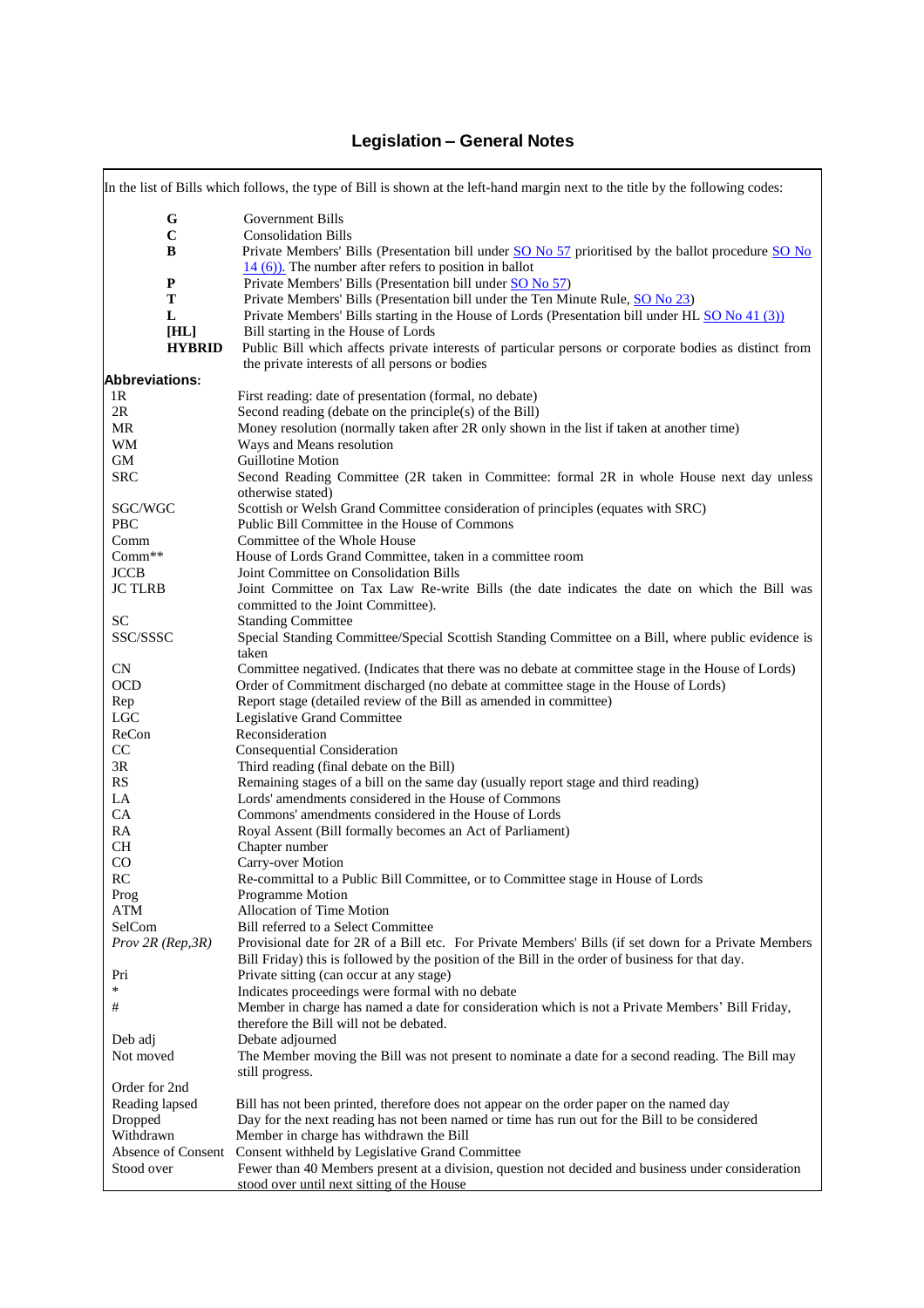## **Complete list of Public Bills before Parliament this Session**

The following is a list of Public Bills before Parliament this Session.

To save space, the list is abbreviated. The title of the Bill is followed by the name of the Member and/or Peer sponsoring it. The letter denotes the type of Bill (see Legislation – General Notes). This is followed by the Bill number(s) with full bill reprints indicated by the use of bold; followed by the dates of the various stages. All forthcoming, and therefore provisional, dates are italicised. Government Bills are listed in bold type.

|                                                | ABORTION (DISABILITY EQUALITY) [HL] (L)                    |                                                                                                              |                         | Lord Shinkwin                                                |  |
|------------------------------------------------|------------------------------------------------------------|--------------------------------------------------------------------------------------------------------------|-------------------------|--------------------------------------------------------------|--|
| Lords: $(16)$                                  | $*1R: 25.5.2016$                                           | 2R: 21.10.2016                                                                                               | Comm: 27.1.2017         | Rep: 24.2.2017                                               |  |
| Lords: $(43)$                                  | ACCESS TO PALLIATIVE CARE [HL] (L)<br>$*1R: 9.6.2016$      |                                                                                                              |                         | <b>Baroness Finlay of Llandaff</b>                           |  |
| ACCESS TO RADIOTHERAPY (P)<br>Commons: $(102)$ |                                                            | *1R: 29.11.2016 (not printed - Bill Dropped - Prorogation)                                                   |                         | Tim Farron                                                   |  |
| Lords: $(45)$                                  | AGE OF CRIMINAL RESPONSIBILITY [HL] (L)<br>$*1R: 9.6.2016$ |                                                                                                              |                         | Lord Dholakia                                                |  |
| Commons: $(69)$                                | $*1R: 14.9.2016$ (Withdrawn)                               | AIR QUALITY (DIESEL EMISSIONS IN URBAN CENTRES) (P)                                                          |                         | <b>Geraint Davies</b>                                        |  |
| Commons: (43)                                  | ANIMAL CRUELTY (SENTENCING) (P)                            | *1R: 4.7.2016 (Bill Dropped - Prorogation)                                                                   |                         | Anna Turley                                                  |  |
| Commons: $(30)$                                | ANIMAL FIGHTING (SENTENCING) (P)                           | *1R: 4.7.2016 (Bill Dropped - Prorogation)                                                                   |                         | Kevin Foster                                                 |  |
| Lords: $(18)$                                  | 1R: 25.5.2016                                              | ARBITRATION AND MEDIATION SERVICES (EQUALITY) [HL] (L)<br>2R: 27.1.2017                                      |                         | <b>Baroness Cox</b>                                          |  |
| Lords: $(10)$                                  | $*1R: 24.5.2016$                                           | ARMED FORCES DEPLOYMENT (ROYAL PREROGATIVE) [HL] (L)<br>2R: 8.7.2016                                         |                         | Baroness Falkner of Margravine                               |  |
| Commons: $(63)$                                |                                                            | ARMS EXPORT CONTROLS (COUNTRIES OF CONCERN) (P)<br>*1R: 12.9.2016 (not printed - Bill Dropped - Prorogation) |                         | Tom Brake                                                    |  |
| Lords: $(5)$<br>Commons: $(107)$               | ASSET FREEZING (COMPENSATION) [HL] (L)<br>$*1R: 23.5.2016$ | 2R: 10.6.2016<br>*1R: 30.11.2016 (Bill Dropped - Prorogation)                                                | OCD: 1.11.2016          | Lord Empey / James Cartlidge<br>3R: 22.11.2016               |  |
| Commons: $(15)$                                | ASSETS OF COMMUNITY VALUE (B10)                            | $*1R: 29.6.2016$ (not printed - Withdrawn)                                                                   |                         | James Morris                                                 |  |
| ASSISTED DYING [HL] (L)<br>Lords: $(42)$       | $*1R: 9.6.2016$                                            |                                                                                                              |                         | Lord Hayward                                                 |  |
| Lords: $(41)$                                  | $*1R: 9.6.2016$                                            | AUTOMATIC ELECTORAL REGISTRATION (SCHOOL STUDENTS) [HL] (L)                                                  |                         | Lord Roberts of Llandudno                                    |  |
| Commons: $(10)$                                | AWARDS FOR VALOUR (PROTECTION) (B5)<br>*1R: 29.6.2016      | 2R: 25.11.2016(1)                                                                                            |                         | Gareth Johnson<br>PBC: 1.2.2017 (Bill Dropped - Prorogation) |  |
| Lords: $(31)$                                  | BAT HABITATS REGULATION [HL] (L)<br>$*1R: 7.6.2016$        |                                                                                                              |                         | Lord Cormack                                                 |  |
| BBC ROYAL CHARTER [HL] (L)<br>Lords: $(34)$    | $*1R: 7.6.2016$                                            |                                                                                                              |                         | Lord Lester of Herne Hill                                    |  |
| Commons: $(11)$                                | *1R: 29.6.2016                                             | BENEFIT CLAIMANTS SANCTIONS (REQUIRED ASSESSMENT) (B6)<br>2R: 2.12.2016(1)                                   | 2R: 2.12.2016 (Dropped) | Mhairi Black                                                 |  |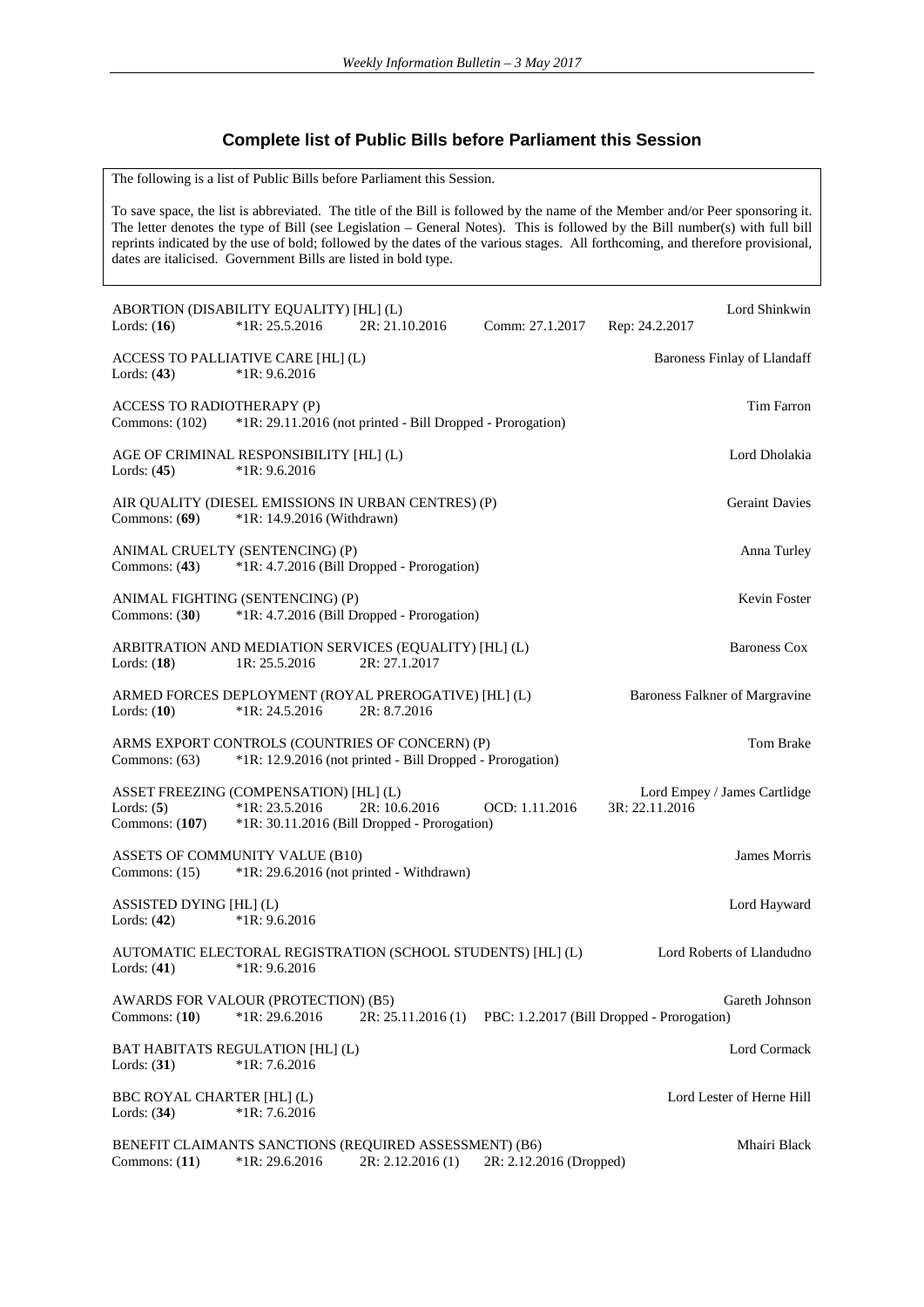BETTING LICENCES (CATEGORY B2 GAMING MACHINES) [HL] (L) Bishop of St Albans Lords: (**48**) \*1R: 13.6.2016 BREAD AND FLOUR REGULATIONS (FOLIC ACID) [HL] (L) Lord Rooker / Anna Turley<br>Lords: (9) \*1R: 23.5.2016 2R: 8.7.2016 0CD: 1.11.2016 3R: 22.11.2016 Lords: (**9**) \*1R: 23.5.2016 2R: 8.7.2016 OCD: 1.11.2016<br>Commons: (139) \*1R: 8.2.2017 (Bill Dropped - Prorogation) \*1R: 8.2.2017 (Bill Dropped - Prorogation) BRITISH VICTIMS OF TERRORISM (ASSET-FREEZING AND COMPENSATION) (T) Andrew Rosindell Commons: (88) \*1R: 2.11.2016 (not printed - Bill Dropped - Prorogation) BROADCASTING (RADIO MULTIPLEX SERVICES) (P) Kevin Foster / Baroness Bloomfield of Hinton Waldrist<br>Commons: (28) \*1R: 4.7.2016 (not printed) 2R: 13.1.2017 (1) PBC: 31.1.2017 Commons: (28) \*1R: 4.7.2016 (not printed) Rep: 3.2.2017 (2) 3R: 3.2.2017 (2)<br>Lords: () 1R: 6.2.2017 Lords: () 1R: 6.2.2017 2R: 24.2.2017 Comm: 14.3.2017 3R: 21.3.2017 RA: 27.4.2017 (Ch. 12) **BROADCASTING (RADIO MULTIPLEX SERVICES) ACT 2017** BUDGET RESPONSIBILITY AND NATIONAL AUDIT (FISCAL MANDATE) [HL] (L) Baroness Kramer Lords: (**14**) \*1R: 24.5.2016 2R: 9.9.2016 BURIAL RIGHTS REFORM (T) SURVEY AND REFORM (T) SURVEY AND REFORM (T) SURVEY ASSESSED. THE DAVid Burrowes Commons: (124) \*1R: 17.1.2017 (not printed - Bill Dropped - Prorogation) **BUS SERVICES [HL] (G)** Lord Ahmad of Wimbledon / Chris Grayling<br>Lords: (2) \*1R: 19.5.2016 2R: 8.6.2016 Comm: 29.6: 4 & 20.7.2016 Lords: (**2**) \*1R: 19.5.2016 2R: 8.6.2016 Comm: 29.6; 4 & 20.7.2016 Rep: 12 & 24.10.2016 3R: 23.11.2016 Commons: (**100**) \*1R: 24.11.2016 2R: 1.3.2017 MR: 1.3.2017 Prog: 1.3.2017 PBC: 14 & 16.3.2017 Rep: 27.3.2017 3R: 27.3.2017 Lords: () CA: 25.4.2017 RA: 27.4.2017 (Ch. 22) **BUS SERVICES ACT 2017 CH 21** CARBON EMISSION REDUCTIONS [HL] (L) Baroness Featherstone Lords: (**56**) \*1R: 15.6.2016 CARBON MONOXIDE POISONING (SAFETY ABROAD) (P) Michael Tomlinson Commons: (**38**) \*1R: 4.7.2016 (not printed - Bill Dropped - Prorogation) CAREERS GUIDANCE (ACCESS TO SCHOOLS) (P)<br>
Commons: (148) \*1R: 28.2.2017 (Bill Dropped - Prorogation) \*1R: 28.2.2017 (Bill Dropped - Prorogation) CARERS (LEAVE ENTITLEMENT) [HL] (L) Baroness Tyler of Enfield Lords: (**44**) \*1R: 9.6.2016 CHILD CONTACT CENTRES (ACCREDITATION) [HL] (L) Baroness McIntosh of Pickering<br>Lords: (25) \*1R: 6.6.2016 2R: 3.2.2017  $*1R: 6.6.2016$ CHILD MAINTENANCE (ASSESSMENT OF PARENTS' INCOME) (T) Mr David Burrowes Commons: (169) \*1R: 12.5.2017 (70) (Bill Dropped - Prorogation) CHILD POVERTY IN THE UK (TARGET FOR REDUCTION) (B20) Dan Jarvis Commons: (25) \*1R: 29.6.2016 (Bill Dropped - Prorogation) **CHILDREN AND SOCIAL WORK [HL] (G)** Lord Nash / Justine Greening Lords: (1) \*1R: 19.5.2016 2R: 14.6.2016 Comm<sup>\*\*</sup>: 29.6; 4, 6, 11 & 13.7.2016<br>Rep. 18.10: 8.11.2016 3R: 23.11.2016 Rep: 18.10; 8.11.2016 Commons: (**99**) \*1R: 24.11.2016 2R: 5.12.2016 Prog: 5.12.2016 MR: 5.12.2016 WM: 5.12.2016 PBC: 13 & 15.12.2016; 10 & 12.1.2017 Rep: 7.3.2017 LGC: 7.3.2017 3R: 7.3.2017 Lords: () CA: 4.4.2017 RA: 27.4.2017 (Ch. 16) **CHILDREN AND SOCIAL WORK ACT 2017** CHILDREN OF ARMED SERVICES PERSONNEL (SCHOOLS ADMISSION) (T) Mrs Anne-Marie Trevelyan

Commons: (109) \*1R: 6.12.2016 (not printed - Bill Dropped - Prorogation)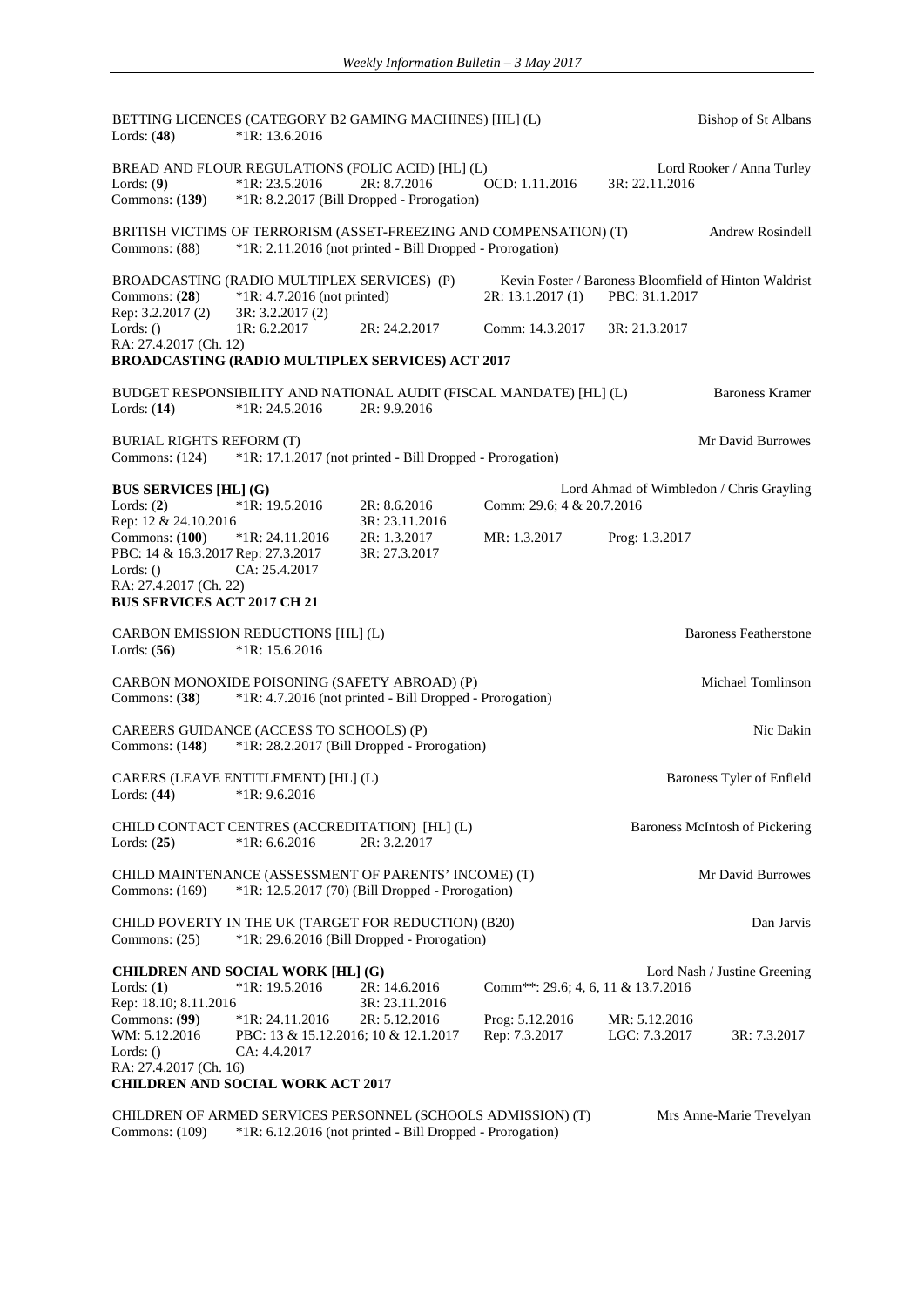| Commons: $(58)$                                         | CIVIL PARTNERSHIP ACT 2004 (AMENDMENT) (P)<br>$*1R: 21.7.2016$                                 | 2R: 13.1.2017 (2) (Bill Dropped - Prorogation)             |                      |                                            | Tim Loughton                   |
|---------------------------------------------------------|------------------------------------------------------------------------------------------------|------------------------------------------------------------|----------------------|--------------------------------------------|--------------------------------|
| CLEAN AIR (P)<br>Commons: $(94)$                        |                                                                                                | *1R: 16.11.2016 (Bill Dropped - Prorogation)               |                      |                                            | <b>Geraint Davies</b>          |
| <b>COHABITATION RIGHTS [HL] (L)</b><br>Lords: $(47)$    | $*1R: 13.6.2016$                                                                               |                                                            |                      |                                            | Lord Marks of Henley-on-Thames |
| Commons: $(93)$                                         | <b>COMMONWEALTH DEVELOPMENT CORPORATION (G)</b><br>$*1R: 16.11.2016$                           | 2R: 29.11.2016                                             | Prog: 29.11.2016     | MR: 29.11.2016                             | Priti Patel / Lord Nash        |
| PBC: 6.12.2016<br>Lords: (90)<br>*RA: 23.2.2017 (Ch. 5) | Rep: 10.1.2017<br>$*1R: 11.1.2017$                                                             | 3R: 10.1.2017<br>2R: 9.2.2017                              | Comm: 9.2.2017       | Rep: 9.2.2017                              | 3R: 9.2.2017                   |
|                                                         | <b>COMMONWEALTH DEVELOPMENT CORPORATION ACT 2017</b>                                           |                                                            |                      |                                            |                                |
| Commons: (149)                                          | COMPANIES DOCUMENTATION (TRANSGENDER PERSONS) (T)<br>1R: 1.3.2017 (Bill Dropped - Prorogation) |                                                            |                      |                                            | Nicky Morgan                   |
| Commons: $(174)$                                        | CONSTRUCTION INDUSTRY (PROTECTION OF CASH RETENTIONS) (T)                                      | *1R: 26.4.2017 (Bill Dropped - Prorogation)                |                      |                                            | Alan Brown                     |
| Commons: (77)                                           | COSMETIC SURGERY (STANDARDS OF PRACTICE) (T)                                                   | *1R: 19.10.2016 (not printed - Bill Dropped - Prorogation) |                      |                                            | Mr Kevan Jones                 |
| Commons: $(24)$                                         | COUNTER-TERRORISM AND SECURITY ACT 2015 (AMENDMENT) (B19)                                      | *1R: 29.6.2016 (Bill Dropped - Prorogation)                |                      |                                            | Lucy Allan                     |
| Commons: $(129)$                                        | CRIME (AGGRAVATED MURDER OF AND VIOLENCE AGAINST WOMEN) (T)<br>*1R: 31.1.2017 (Withdrawn)      |                                                            |                      |                                            | Nusrat Ghani                   |
| Commons: ()                                             | CRIME (ASSAULTS ON EMERGENCY SERVICES STAFF) (T)<br>*1R: 7.2.2017 (Dropped)                    |                                                            |                      |                                            | Holly Lynch                    |
| <b>CRIMINAL FINANCES (G)</b>                            |                                                                                                |                                                            |                      | Amber Rudd / Baroness Williams of Trafford |                                |
| Commons: (75, 97) *1R: 13.10.2016                       |                                                                                                | 2R: 25.10.2016                                             | Prog: 25.10.2016     | MR: 25.10.2016                             |                                |
| PBC: 15, 17 & 22.11.2016                                |                                                                                                | Prov Rep: 21.2.2017 3R: 21.2.2017                          |                      |                                            |                                |
| Lords: (104)                                            | 1R: 22.2.2017                                                                                  | 2R: 9.3.2017                                               | Comm: 28.3; 3.4.2017 |                                            |                                |
| Rep: 25.4.2017<br>Commons: ()                           | 3R: 25.4.2017<br>Prov LA: 26.4.2017                                                            |                                                            |                      |                                            |                                |
| RA: 27.4.2017 (Ch. 22)                                  |                                                                                                |                                                            |                      |                                            |                                |
| <b>CRIMINAL FINANCES ACT 2017</b>                       |                                                                                                |                                                            |                      |                                            |                                |
| CROWN TENANCIES (P)                                     |                                                                                                |                                                            |                      |                                            | <b>Wendy Morton</b>            |
| Commons: $(32)$                                         | $*1R: 4.7.2016$                                                                                | 2R: 3.2.2017(8)                                            |                      | PBC: 1.3.2017 (Bill Dropped - Prorogation) |                                |
|                                                         | CULTURAL PROPERTY (ARMED CONFLICTS) [HL] (G)                                                   |                                                            |                      | Lord Ashton of Hyde / Karen Bradley        |                                |
| Lords: $(3)$                                            | $*1R: 19.5.2016$                                                                               | 2R: 6.6.2016                                               | Comm: 28.6.2016      | Rep: 6.9.2016                              | 3R: 13.9.2016                  |
| Commons: (66)                                           | 1R: 13.9.2016                                                                                  | 2R: 31.10.2016                                             | Prog: 31.10.2016     | PBC: 15.11.2016                            |                                |
| Prov Rep: 20.2.2017 3R: 20.2.2017                       |                                                                                                |                                                            |                      |                                            |                                |
| *RA: 23.2.2017 (Ch. 6)                                  | <b>CULTURAL PROPERTY (ARMED CONFLICTS) ACT 2017</b>                                            |                                                            |                      |                                            |                                |
|                                                         |                                                                                                |                                                            |                      |                                            |                                |
| Commons: $(91)$                                         | DEFIBRILLATORS (AVAILABILITY) (T)                                                              | *1R: 15.11.2016 (Bill Dropped - Prorogation)               |                      |                                            | Maria Caulfield                |
|                                                         |                                                                                                |                                                            |                      |                                            |                                |
| DIABETES INPATIENT CARE (P)<br>Commons: $(115)$         |                                                                                                | *1R: 15.12.2016 (not printed - Bill Dropped - Prorogation) |                      |                                            | Keith Vaz                      |
|                                                         |                                                                                                |                                                            |                      |                                            |                                |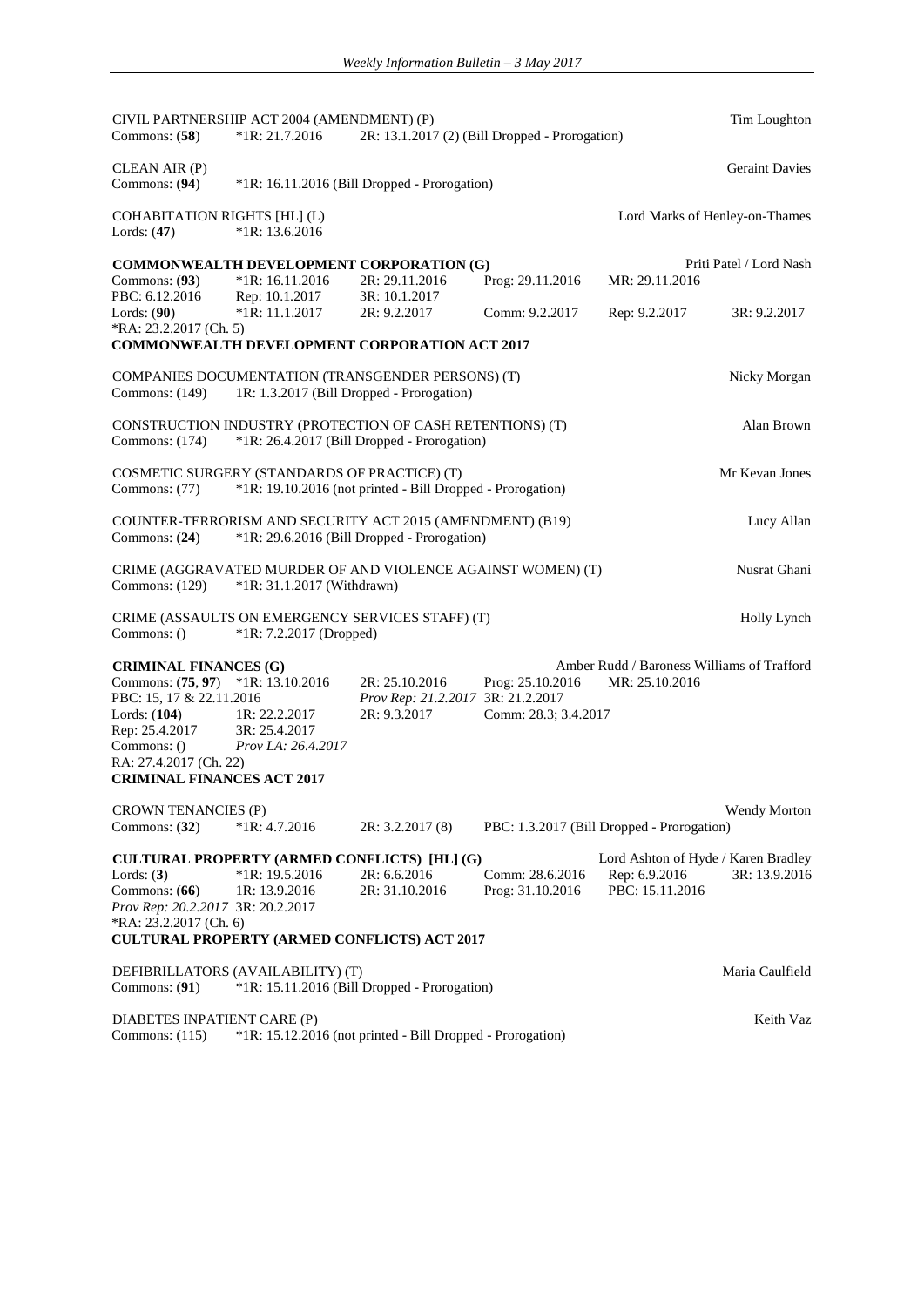| DIGITAL ECONOMY (G)<br>Commons: (45, 87) *1R: 5.7.2016<br>MR: 13.9.2016                                               |                                                                                             | 2R: 13.9.2016<br>PBC: 11, 13, 18, 20, 25 & 27.10; 1.11.2016 Prog: 18.10.2016                                                   | Prog: 13.9.2016             | WM: 13.9.2016<br>Prog: 28.11.2016 | Karen Bradley / Lord Ashton of Hyde      |
|-----------------------------------------------------------------------------------------------------------------------|---------------------------------------------------------------------------------------------|--------------------------------------------------------------------------------------------------------------------------------|-----------------------------|-----------------------------------|------------------------------------------|
| Rep: 28.11.2016<br>Lords: $(80)$<br>Rep: 22.2; 20 & 29.3.2017<br>Commons: ()<br>Lords: $()$<br>RA: 27.4.2017 (Ch. 30) | LGC: 28.11.2016<br>1R: 29.11.2016<br>Prov WM: 26.4.2017 Prov LA: 26.4.2017<br>CA: 27.4.2017 | 3R: 28.11.2016<br>2R: 13.12.2016<br>3R: 5.4.2017<br>RA: 27.4.2017 (Ch. 30)                                                     | Comm: 31.1; 2, 6 & 8.2.2017 |                                   |                                          |
| DIGITAL ECONOMY ACT 2017                                                                                              |                                                                                             |                                                                                                                                |                             |                                   |                                          |
| Commons: $(154)$                                                                                                      |                                                                                             | DIPLOMATIC SERVICE (UNITED KINGDOM WINES AND SPARKLING WINES) (T)<br>*1R: 14.3.2017 (not printed - Bill Dropped - Prorogation) |                             |                                   | Nusrat Ghani                             |
| Lords: $(50)$                                                                                                         | DISABILITY EMPLOYMENT (GAP) [HL] (L)<br>*1R: No date                                        |                                                                                                                                |                             |                                   | Lord Wigley                              |
| (B14)                                                                                                                 |                                                                                             | DISABILITY EQUALITY TRAINING (TAXI AND PRIVATE HIRE VEHICLE DRIVERS)                                                           |                             |                                   | Andrew Gwynne                            |
| Commons: (19)<br>Prov 2R: No date                                                                                     | $*1R: 29.6.2016$                                                                            | 2R: 18.11.2016 (2) (Deb adj)                                                                                                   |                             | 2R: 25.11.2016 (not moved)        |                                          |
| Lords: $(21)$                                                                                                         | DIVORCE (FINANCIAL PROVISION) [HL] (L)<br>$*1R: 26.5.2016$                                  | 2R: 27.1.2017                                                                                                                  |                             |                                   | <b>Baroness Deech</b>                    |
| Commons: $(16)$                                                                                                       | $*1R: 29.6.2016$                                                                            | DOUBLE TAXATION TREATIES (DEVELOPING COUNTRIES) (B11)<br>2R: 16.12.2016 (2) (Deb adj)                                          |                             |                                   | Roger Mullin                             |
| ECONOMIC STRATEGY [HL] (L)<br>Lords: $(51)$                                                                           | <i>Prov 1R: 14.6.2016</i>                                                                   |                                                                                                                                |                             |                                   | <b>Baroness Burt of Solihull</b>         |
| (T)                                                                                                                   |                                                                                             | ELECTORAL REFORM (LOCAL ELECTIONS AND MISCELLANEOUS PROVISIONS)                                                                |                             |                                   | Mr Ranil Jayawardena                     |
| Commons: (110)                                                                                                        | *1R: 7.12.2016 (Dropped)                                                                    |                                                                                                                                |                             |                                   |                                          |
| Lords: $(52)$                                                                                                         | $*1R: 14.6.2016$                                                                            | ENERGY MEASURES (COST EFFECTIVENESS AND EFFICIENCY) [HL] (L)                                                                   |                             |                                   | Lord Foster of Bath                      |
| ETHNICITY PAY GAP [HL] (L)<br>Lords: $(35)$                                                                           | 1R: 8.6.2016                                                                                |                                                                                                                                |                             |                                   | <b>Baroness Hussein-Ece</b>              |
| Commons: $(50)$                                                                                                       |                                                                                             | EU CITIZENS RESIDENT IN THE UNITED KINGDOM (RIGHT TO STAY) (T)<br>1R: 12.7.2016 (not printed - Bill Dropped - Prorogation)     |                             |                                   | Tom Brake                                |
| Lords: $(28)$                                                                                                         | EUROPEAN UNION (INFORMATION, ETC.) [HL] (L)<br>$*1R: 6.6.2016$                              |                                                                                                                                |                             |                                   | Lord Dykes                               |
| Commons: $(132)$                                                                                                      | $*1R: 26.1.2017$                                                                            | EUROPEAN UNION (NOTIFICATION OF WITHDRAWAL) (G)<br>2R: 31.1; 1.2.2017                                                          | Prog: 1.2.2017              | Comm: 6, 7 & 8.2.2017             | Mr David Davis / Lord Bridges of Headley |
| Rep: 8.2.2017<br>Lords: (103)<br>3R: 7.3.2017                                                                         | 3R: 8.2.2017<br>$*1R: 8.2.2017$                                                             | 2R: 20 & 21.2.2017                                                                                                             | Comm: 27.2; 1.3.2017        |                                   | Rep: 7.3.2017                            |
| Commons: $(152)$<br>Lords: $()$<br>*RA: 16.3.2017 (Ch. 9)                                                             | LA: 13.3.2017<br>CA: 13.3.2017                                                              | Prog: 13.3.2017                                                                                                                |                             |                                   |                                          |
|                                                                                                                       |                                                                                             | EUROPEAN UNION (NOTIFICATION OF WITHDRAWAL) ACT 2017                                                                           |                             |                                   |                                          |
| Lords: $(38)$                                                                                                         | EXTENSION OF FRANCHISE (HOUSE OF LORDS) [HL] (L)<br>$*1R: 8.6.2016$                         |                                                                                                                                |                             |                                   | Lord Blunkett                            |
| Commons: $(13)$                                                                                                       |                                                                                             | FAMILIES WITH CHILDREN AND YOUNG PEOPLE IN DEBT (RESPITE) (B8)<br>*1R: 29.6.2016 (not printed - Bill Dropped - Prorogation)    |                             |                                   | Kelly Tolhurst                           |
| <b>FAMILY JUSTICE (T)</b><br>Commons: $(162)$                                                                         |                                                                                             | *1R: 28.3.2017 (not printed - Bill Dropped - Prorogation)                                                                      |                             |                                   | Suella Fernandes                         |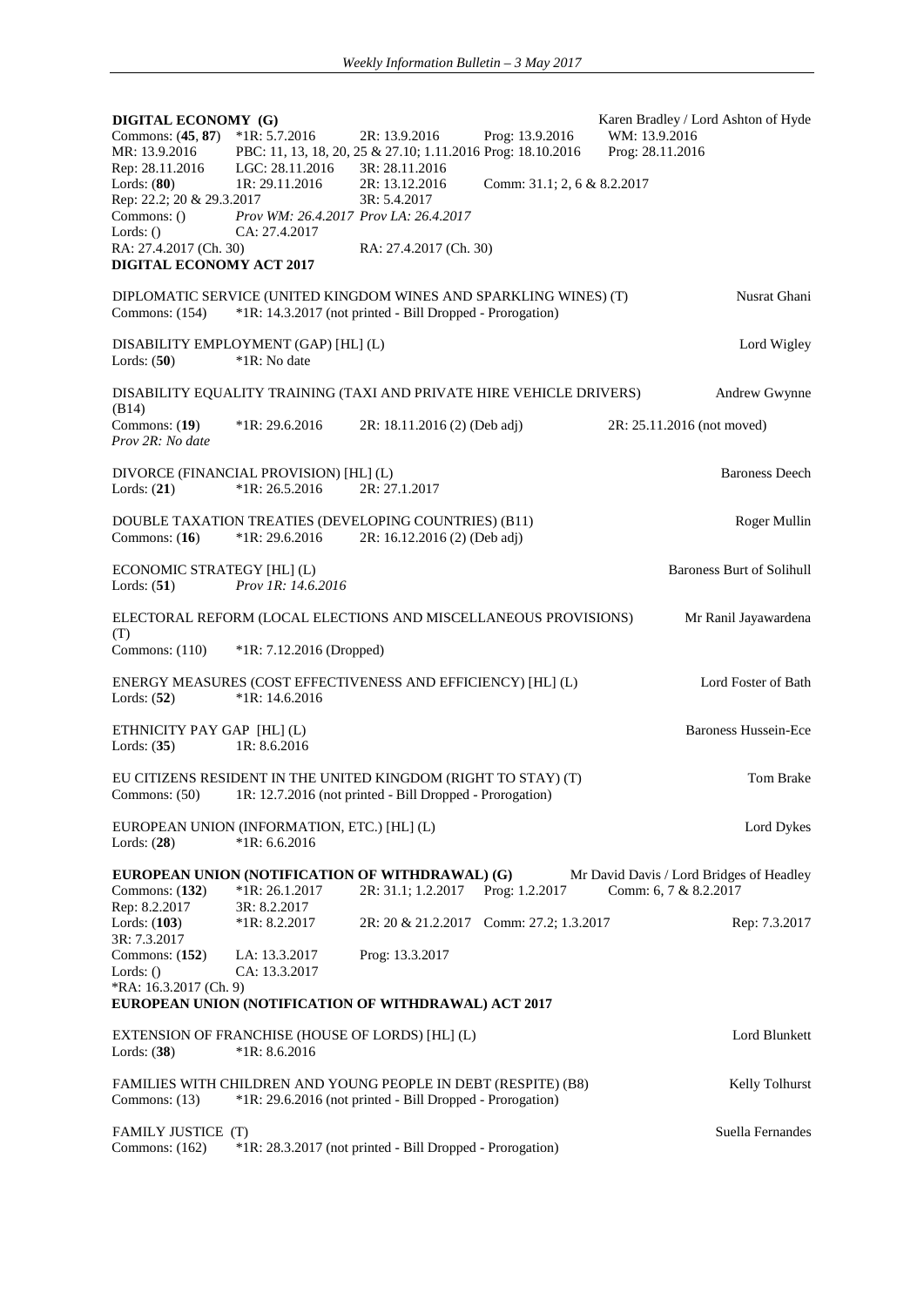| <b>FARRIERS (REGISTRATION) (B12)</b><br>Commons: $(17)$                                                                                                                    | *1R: 29.6.2016 (not printed)                                                                         |                                                            | 2R: 27.1.2017 (6)                                                          | Byron Davies / Earl of Caithness<br>PBC: 7.3.2017                   |                |
|----------------------------------------------------------------------------------------------------------------------------------------------------------------------------|------------------------------------------------------------------------------------------------------|------------------------------------------------------------|----------------------------------------------------------------------------|---------------------------------------------------------------------|----------------|
| Rep: 24.3.2017 (6)<br>Lords: $(118)$<br>RA: 27.4.2017 (Ch. 28)                                                                                                             | 3R: 24.3.2017 (6)<br>$*1R: 27.3.2017$<br><b>FARRIERS (REGISTRATION) ACT 2017</b>                     | 2R: 6.4.2017                                               | OCD: 26.4.2017                                                             | 3R: 27.4.2017                                                       |                |
|                                                                                                                                                                            | FEEDING PRODUCTS FOR BABIES AND CHILDREN (ADVERTISING AND PROMOTION)                                 |                                                            |                                                                            | <b>Alison Thewliss</b>                                              |                |
| (T)<br>Commons: $(95)$                                                                                                                                                     |                                                                                                      | *1R: 16.11.2016 (Bill Dropped - Prorogation)               |                                                                            |                                                                     |                |
| <b>FINANCE</b> (G)                                                                                                                                                         |                                                                                                      |                                                            |                                                                            | Mr David Gauke / Lord O'Neill of Gately                             |                |
| Commons: (155, 2015-16)<br>CO: 11.4.2016                                                                                                                                   | (introduced in 2015-16 and carried over to 2016-17)                                                  | $*1R: 22.3.2016$                                           | 2R: 11.4.2016                                                              | Prog: 11.4.2016                                                     |                |
| Commons: (1, 47, 2016-17)<br>WM: 27.6.2016<br>*PBC: 5.7.2016<br>Lords: (61, 2016-17) *1R: 6.9.2016<br>*3R: 13.9.2016<br>*RA: 15.9.2016 (Ch. 24)<br><b>FINANCE ACT 2016</b> | Comm: 27 & 28.6.2016<br>*PBC: 7.7.2016                                                               | $*1R: 19.5.2016$<br>Prog: 5.9.2016<br>2R: 13.9.2016        | $*2R: 19.5.2016$<br>WM: 28.6.2016<br>Rep: 5 & 6.9.2016<br>*Comm: 13.9.2016 | WM: 27.6.2016<br>*PBC: 30.6.2016<br>3R: 6.9.2016<br>*Rep: 13.9.2016 |                |
| <b>FINANCE</b> (G)<br>Commons: $(156)$<br>Prov Comm: 25.4.2017                                                                                                             | $*1R: 14.3.2017$                                                                                     | 2R: 18.4.2017<br>Prov Rep: 25.4.2017 3R: 25.4.2017         | *Prog: 18.4.2017                                                           | Jane Ellison / Baroness Neville-Rolfe<br>*CO: 18.4.2017             |                |
| Lords: $()$<br>RA: 27.4.2017 (Ch. 10)<br><b>FINANCE ACT 2017</b>                                                                                                           | 1R: 25.4.2017                                                                                        | 2R: 26.4.2017                                              | CN: 26.4.2017                                                              | 3R: 26.4.2017                                                       |                |
| Commons: $(112)$                                                                                                                                                           | FINANCIAL REGULATION OF FUNERAL SERVICES (T)                                                         | *1R: 14.12.2016 (not printed - Bill Dropped - Prorogation) |                                                                            |                                                                     | Neil Gray      |
| Lords: $(59)$                                                                                                                                                              | FIXED-TERM PARLIAMENTS (REPEAL) [HL] (L)<br>1R: 6.9.2016                                             |                                                            |                                                                            |                                                                     | Lord Desai     |
| Commons: $(103)$                                                                                                                                                           | FOOTBALL SUPPORTERS (ACCESS) (T)                                                                     | *1R: 30.11.2016 (not printed - Bill Dropped - Prorogation) |                                                                            |                                                                     | Justin Madders |
| Commons: (20)                                                                                                                                                              | GANGMASTERS (LICENSING) AND LABOUR ABUSE AUTHORITY (B15)<br>*1R: 29.6.2016 (not printed - Withdrawn) |                                                            |                                                                            |                                                                     | Louise Haigh   |
| Commons: $(106)$                                                                                                                                                           | GENDER IDENTITY (PROTECTED CHARACTERISTIC) (P)                                                       | *1R: 1.12.2016 (not printed - Bill Dropped - Prorogation)  |                                                                            | Mrs Maria Miller                                                    |                |
| Lords: $(49)$                                                                                                                                                              | <b>GENOCIDE DETERMINATION [HL] (L)</b><br>*1R: 13.6.2016                                             |                                                            |                                                                            | Lord Alton of Liverpool                                             |                |
| Commons: (141)                                                                                                                                                             | GOVERNMENT SERVICES (TELECOMMUNICATION CHARGES) (T)                                                  | 1R: 21.2.2017 (not printed - Bill Dropped - Prorogation)   |                                                                            |                                                                     | Chris Stephens |
| Commons: (120)                                                                                                                                                             | <b>GUARDIANSHIP (MISSING PERSONS) (T)</b><br>*1R: 11.1.2017 (not printed)                            |                                                            | 2R: 3.2.2017(5)                                                            | Kevin Hollinrake / Baroness Hamwee<br>PBC: 21.2.2017                |                |
| Rep: 24.3.2017 (3)<br>Lords: $(117)$<br>RA: 27.4.2017 (Ch. 27)                                                                                                             | 3R: 24.3.2017 (3)<br>*1R: 27.3.2017<br><b>GUARDIANSHIP (MISSING PERSONS) ACT 2017</b>                | 2R: 6.4.2017                                               | OCD: 26.4.2017                                                             | 3R: 27.4.2017                                                       |                |
| Commons: $(52)$                                                                                                                                                            | HARBOURS, DOCKS AND PIERS CLAUSES ACT 1847 (AMENDMENT) (P)<br>*1R: 13.7.2016 (Dropped)               |                                                            |                                                                            | Craig Mackinlay                                                     |                |
| Commons: $(84)$                                                                                                                                                            | HEALTH AND SOCIAL CARE (NATIONAL DATA GUARDIAN) (T)<br>$*1R: 1.11.2016$                              | 2R: 13.1.2017 (9) (Bill Dropped - Prorogation)             |                                                                            |                                                                     | Jo Churchill   |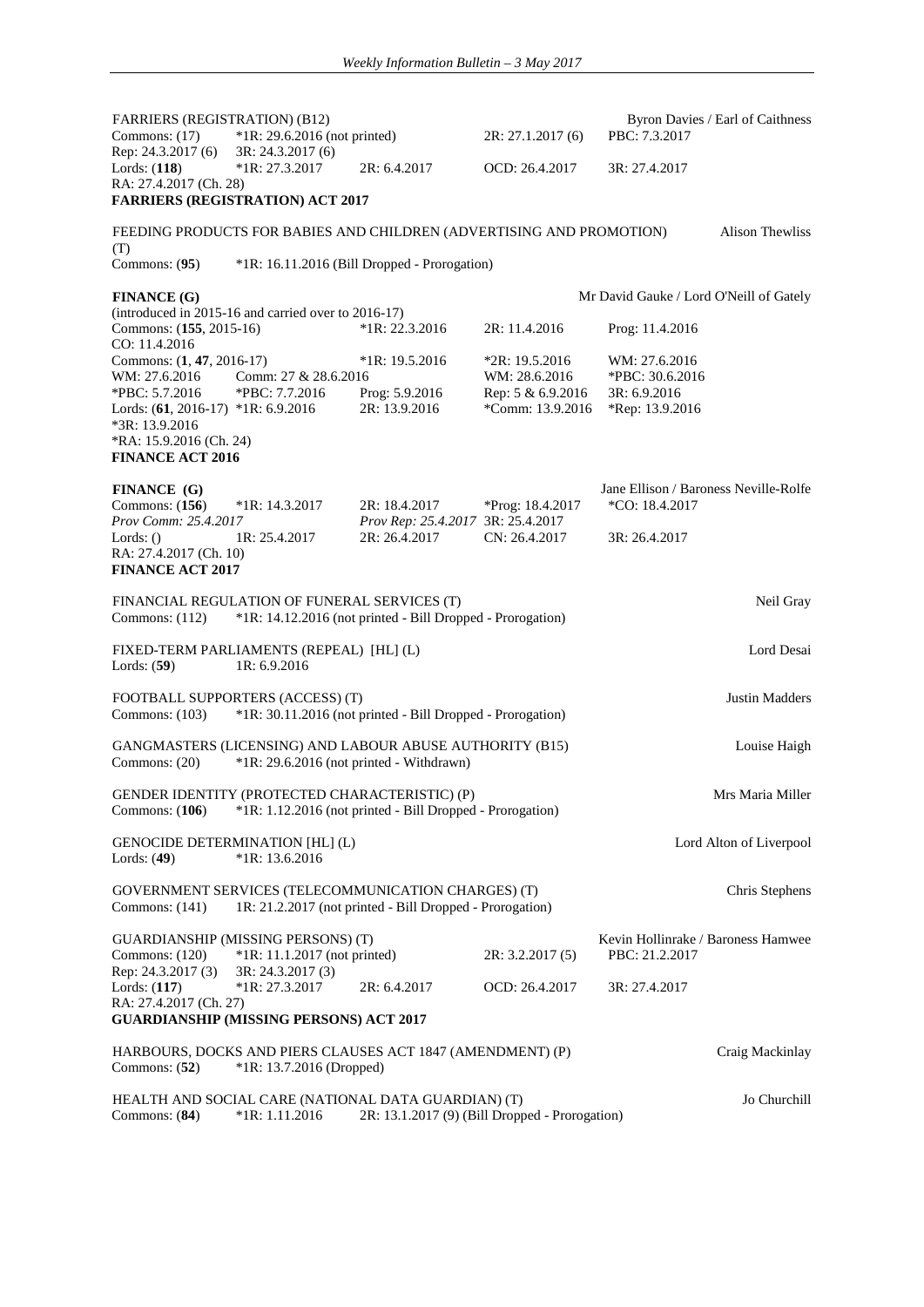**HEALTH SERVICE MEDICAL SUPPLIES (COSTS) (G)** Jeremy Hunt / Lord O'Shaughnessy<br>Commons: (72, 92) \*1R: 15.9.2016 2R: 24.10.2016 Prog: 24.10.2016 PBC: 8 & 15.11.2016 Commons: (**72.92**) \*1R: 15.9.2016 Rep: 6.12.2016<br>
Lords: (81) 1R: 7.12.2016 2R: 21.12.2016 Comm<sup>\*\*</sup>: 23 & 25.1.2017 Rep: 7.2.2017 3R: 23.2.2017<br>Commons: 0 LA: 15.3.2017 Lords: () CA: 5.4.2017<br>Commons: () Prov LA: 25.4 Commons: () *Prov LA: 25.4.2017* Lords: () CA: 26.4.2017 RA: 27.4.2017 (Ch. 23) **HEALTH SERVICE MEDICAL SUPPLIES (COSTS) ACT 2017** HEALTH SERVICES COMMISSIONING (EQUALITY AND ACCOUNTABILITY) (P) Rehman Chishti Commons: (**67**) \*1R: 14.9.2016 (not printed - Bill Dropped - Prorogation) **HIGH SPEED RAIL (LONDON - WEST MIDLANDS) (HYBRID)** Mr Patrick McLoughlin (introduced in 2013-14, carried over to 2014-15, carried over to 2015-16 and carried over to 2016-17) Commons: (**132**, 2013-14) \*1R: 25.11.2013 2R: 28.4.2014 \*MR: 28.4.2014 \*WM: 28.4.2014 In: 29.4.2014 CO: 29.4.2014<br>Commons: (2, 2014-15) SelCom: 29.4.2 SelCom: 29.4.2014 \*1R: 5.6.2014 \*2R: 5.6.2014 CO: 9.9.2014 In: 9.9.2014 Commons: (**1**, **137**, 2015-16) \*1R: 28.5.2015 \*2R: 28.5.2015 SelCom: 28.5.2015 In: 23.6.2015 In: 15.9.2015 In: 1.12.2015 PBC: 1, 3 & 8.3.2016 Rep: 23.3.2016 3R: 23.3.2016 CO: 23.3.2016 Lords: (, 2015-16) \*1R: 23.3.2016 2R: 14.4.2016 CO: 5.5.2016<br>
Lords: (, 2016-17) Comm\*\*: 10 & 12.1.2017 Rep: 24.1.201 Comm<sup>\*\*</sup>: 10 & 12.1.2017 Rep: 24.1.2017 3R: 31.1.2017 Commons: (, 2016-17) LA: 20.2.2017 \*RA: 23.2.2017 (Ch. 7) **HIGH SPEED RAIL (LONDON–WEST MIDLANDS) ACT 2017 HIGHER EDUCATION AND RESEARCH (G)** Justine Greening / Viscount Younger of Leckie<br>Commons: (4, 78) \*1R: 19.5.2016 2R: 19.7.2016 Prog: 19.7.2016 MR: 19.7.2016 Prog: 19.7.2016 WM: 19.7.2016 PBC: 6, 8, 13 & 15.9; 11, 13 & 18.10.2016 Rep: 21.11.2016 LGC: 21.11.2016 3R: 21.11.2016 Lords: (**76**) \*1R: 22.11.2016 2R: 6.12.2016 Comm: 9, 11, 16, 18, 23, 25 & 30.1.2017 Rep: 6, 8, 13 & 15.3.2017 3R: 4.4.2017 CA: 27.4.2017 RA: 27.4.2017 (Ch. 29) Commons: () *Prov LA: No date* **HIGHER EDUCATION AND RESEARCH ACT 2017**  HIGHWAY WORKS (WEEKEND WORKING AND TRAFFIC MANAGEMENT MEASURES) (P) Wendy Morton Commons: (**33**) \*1R: 4.7.2016 (Withdrawn) HOMELESSNESS REDUCTION (B2)<br>
FIR: 29.6.2016 2R: 28.10.2016 (1) \*MR: 14.11.2016<br>
Francours: (7.127.127) Commons: (**7, 127, 127**) \*1R: 29.6.2016 2R: 28.10.2016 (1) \*MR: 14.11.20<br>PBC: 23 & 30.11; 7 & 14.12.2016; 11 & 18.1.2017 Rep: 27.1.2017 (1) 3R: 27.1.2017 PBC: 23 & 30.11; 7 & 14.12.2016; 11 & 18.1.2017 Lords: (**96**) 1R: 30.1.2017 2R: 24.2.2017 OCD: 10.3.2017 3R: 23.3.2017 RA: 27.4.2017 (Ch. 13) **HOMELESSNESS REDUCTION ACT 2017** HOUSE OF LORDS (EXCLUSION OF HEREDITARY PEERS) (P) Mr David Hanson Commons: (**116**) \*1R: 20.12.2016 (Bill Dropped - Prorogation) HOUSE OF LORDS [HL] (L) Lord Elton Lords: (**15**) \*1R: 25.5.2016 2R: 21.10.2016 HOUSE OF LORDS ACT 1999 (AMENDMENT) [HL] (L) Lord Grocott Lords: (**11**) \*1R: 24.5.2016 2R: 9.9.2016 Comm: 9.12.2016 HOUSE OF LORDS REFORM [HL] (L) Baroness Jones of Moulsecoomb Lords: (**22**) \*1R: 26.5.2016 2R: 3.2.2017 HOUSING (TENANTS' RIGHTS) (P) Caroline Lucas Commons: (**41**) \*1R: 4.7.2016 (not printed - Bill Dropped - Prorogation)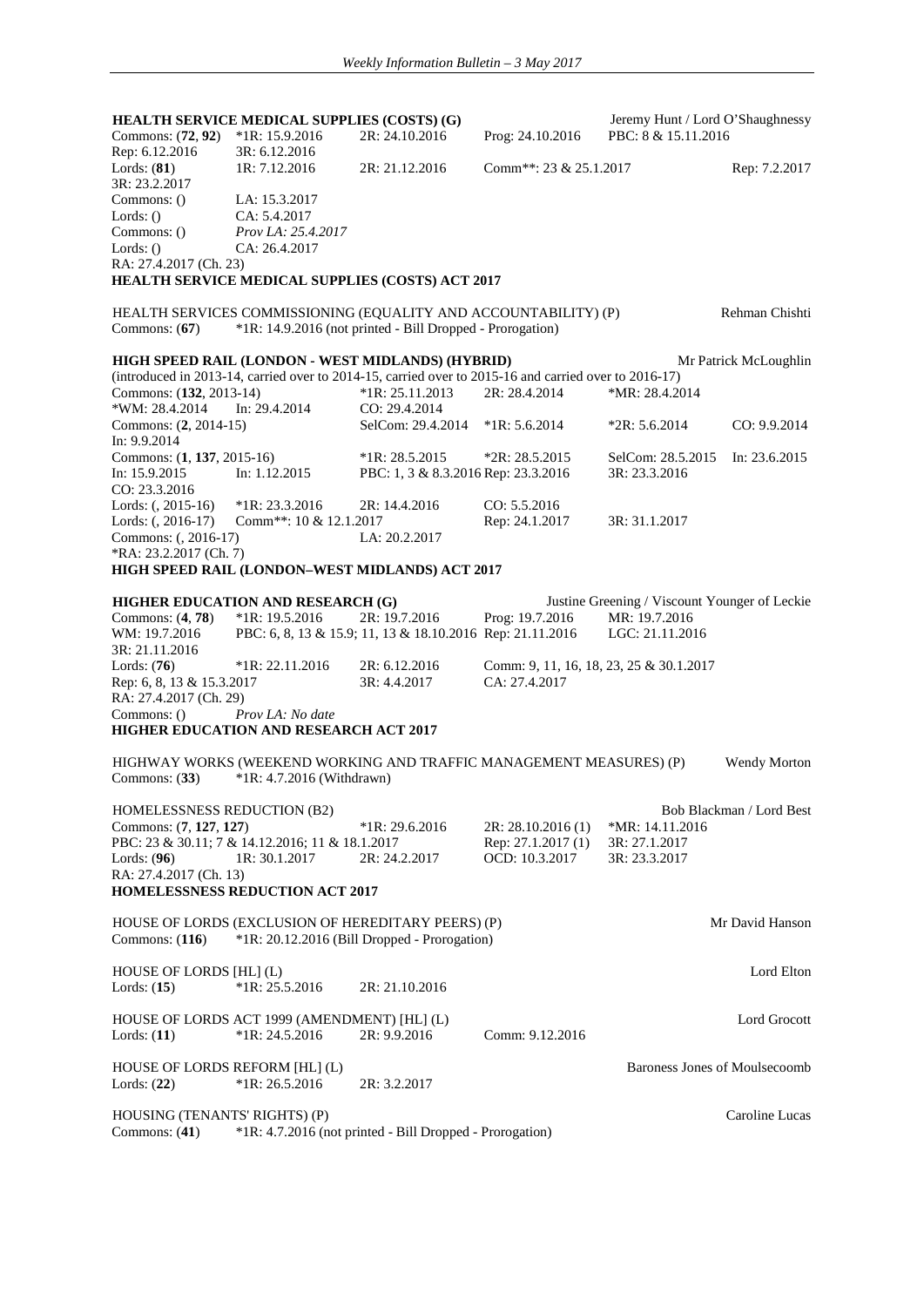HOUSING STANDARDS (PREPARATION AND STORAGE OF FOOD BY TENANTS IN RECEIPT OF UNIVERSAL CREDIT OR HOUSING BENEFIT) (P) Frank Field Commons: (**79**) \*1R: 20.10.2016 (Withdrawn) HUMANITARIAN ASSISTANCE (GENOCIDE VICTIMS) [HL] (L) Baroness Nicholson of Winterbourne Lords: (**39**) \*1R: 8.6.2016 INCOME TAX (NON-MILITARY EXPENDITURE) (T) Ruth Cadbury Commons: (54) Ruth Cadbury Commons: (54) Ruth Cadbury Ruth Cadbury Ruth Cadbury Ruth Cadbury Ruth Cadbury Ruth Cadbury Ruth Cadbury Ruth Cadbury Ruth Cadbury Ruth Cadb 1R: 19.7.2016 (Withdrawn) **INTELLECTUAL PROPERTY (UNJUSTIFIED THREATS) [HL] (G)** Baroness Neville-Rolfe / Greg Clark Lords: (4) \*1R: 19.5.2016 SRC: 15.6.2016 2R: 27.6.2016 SPBC: 9.11.2016 SRC: 15.6.2016 Rep: 23.11.2016 3R: 13.12.2016<br>Commons: (113) \*1R: 13.12.2016 Commons: (**113**) \*1R: 13.12.2016 SRC: 16.1.2017 \*2R: 17.1.2017 PBC: 24.1.2017 Rep: 21.3.2017 3R: 21.3.2017 RA: 27.4.2017 (Ch. 14) **INTELLECTUAL PROPERTY (UNJUSTIFIED THREATS) ACT 2017** INTERNATIONAL DEVELOPMENT (OFFICIAL DEVELOPMENT ASSISTANCE TARGET)  $(AMENDMENT) [HL] (L)$ <br>Lords:  $(12)$  \*1R: Lord Lipsey Lords: (**12**) \*1R: 24.5.2016 2R: 18.11.2016 INTERNATIONAL TRADE AND INVESTMENT (NHS PROTECTION) (B16) Mr Peter Lilley<br>
Commons: (21) \*1R: 29.6.2016 (not printed - Bill Dropped - Prorogation)  $*1R: 29.6.2016$  (not printed - Bill Dropped - Prorogation) **INVESTIGATORY POWERS** (G) **Amber Rudd / Earl Howe** Amber Rudd / Earl Howe (introduced in 2015-16 and carried over to 2016-17) Commons: (**143**, 2015-16) \*1R: 1.3.2016 2R: 15.3.2016 Prog: 15.3.2016<br>MR: 15.3.2016 **2015** CO: 15.3.2016 PBC: 24.3; 12, 14, 19, 21, 26 & 28.4; 3 CO: 15.3.2016 PBC: 24.3; 12, 14, 19, 21, 26 & 28.4; 3.5.2016<br>
\*1R: 19.5.2016 Prog: 6.6.2016 Commons:  $(2, 2016 - 17)$ Rep: 6 & 7.6.2016 3R: 7.6.2016 Lords: (**40**, 2016-17) \*1R: 8.6.2016 2R: 27.6.2016 Comm: 11, 13 & 19.7; 5, 7 & 12.9.2016 Rep: 11, 17 & 19.10.2016 3R: 31.10.2016 Commons: (**86**, 2016-17) Prog: 1.11.2016 LA: 1.11.2016 Lords: (, 2016-17) CA: 2.11.2016 Commons: (**89**, 2016-17) LA: 15.11.2016 Lords: (, 2016-17) CA: 16.11.2016 RA: 29.11.2016 (Ch. 25) **INVESTIGATORY POWERS ACT 2016** KEW GARDENS (LEASES) (B17) Mr Ian Liddell-Grainger Commons: (**22**) \*1R: 29.6.2016 (Dropped) 2R: 3.2.2017 (10) PBC: 22.2.2017 (Bill Dropped - Prorogation) LASER PENS (REGULATION OF SALE, OWNERSHIP AND USAGE) (P) Rehman Chishti Commons: (64) \*1R: 13.9.2016 (Bill Dropped - Prorogation) \*1R: 13.9.2016 (Bill Dropped - Prorogation) LEE VALLEY REGIONAL PARK (AMENDMENT) (T) James Berry Commons: () 1R: 22.2.2017 (not printed - Bill Dropped - Prorogation) LOBBYING (TRANSPARENCY) [HL] (L) Lord Brooke of Alverthorpe Lords: (**13**) \*1R: 24.5.2016 2R: 9.9.2016 Comm: 18.11.2016 Rep: 13.12.2016 3R: 20.12.2016 LOCAL AUDIT (PUBLIC ACCESS TO DOCUMENTS) (P) Wendy Morton / Baroness Eaton<br>
Commons: (31) \*1R: 4.7.2016 2R: 25.11.2016 (3) PBC: 7.2.2017 Rep: 24.3.2017 (1) Rep: 24.3.2017 (1) 3R: 24.3.2017 (1) Lords: (**115**) \*1R: 27.3.2017 2R: 6.4.2017 OCD: 26.4.2017 3R: 27.4.2017 RA: 27.4.2017 (Ch. 25) **LOCAL AUDIT (PUBLIC ACCESS TO DOCUMENTS) ACT 2017**  LOCAL AUTHORITY ROADS (WILDLIFE PROTECTION) (P) Wendy Morton Commons: (**34**) \*1R: 4.7.2016 (Dropped) LOCAL GOVERNMENT ELECTIONS (REFERENDUM) [HL] (L) Lord Balfe<br>
Lords: (46) \*1R: 13.6.2016 Lords: (**46**) \*1R: 13.6.2016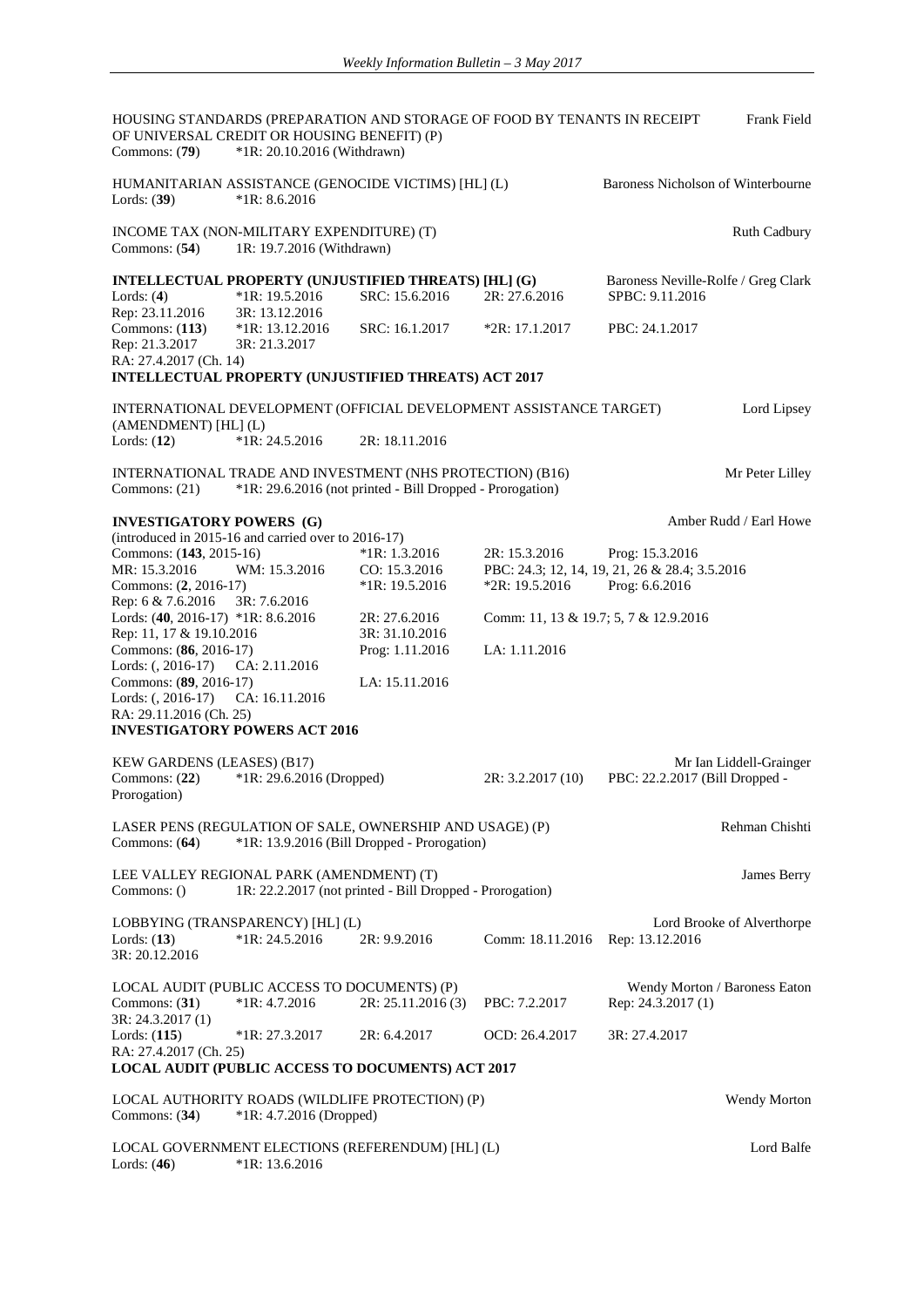**LOCAL GOVERNMENT FINANCE (G)** Sajid Javid<br>
Commons: (122) \*1R: 13.1.2017 2R: 23.1.2017 Prog: 23.1.2017 MR: 23.1.2017 (Bill Dropped -Prog: 23.1.2017 **MR: 23.1.2017 (Bill Dropped - CO: 23.1.2017 (Bill Dropped -**Prorogation) WM: 23.1.2017 (Bill Dropped - Prorogation) Prorogation<br>PBC: 31.1; 2, 7 & 9.2.2017 F PBC: 21.2.2017 (Bill Dropped - Prorogation) MALICIOUS COMMUNICATIONS (SOCIAL MEDIA) (P) Anna Turley Commons: (**44**) 1R: 4.7.2016 (not printed - Bill Dropped - Prorogation) MARRIAGE AND CIVIL PARTNERSHIP (MINIMUM AGE) [HL] (L) Baroness Tonge<br>
Lords: (17) \*1R: 25.5.2016 2R: 21.10.2016 OCD: 13.12.2016 3R: 20.12.2016 Lords: (17) \*1R: 25.5.2016 2R: 21.10.2016 OCD: 13.12.2016 MATERNITY AND PATERNITY LEAVE (PREMATURE BIRTH) (T) Mr Steve Reed Commons: (**81**) 1R: 26.10.2016 (Dropped) MERCHANT SHIPPING (HOMOSEXUAL CONDUCT) (B18) John Glen / Baroness Scott of Byrbook Commons: (**23**) \*1R: 29.6.2016 2R: 20.1.2017 (1) PBC: 8.2.2017 Rep: 24.3.2017 (2) 3R: 24.3.2017 (2) Lords: (**116**) \*1R: 27.3.2017 2R: 6.4.2017 OCD: 26.4.2017 3R: 27.4.2017 RA: 27.4.2017 (Ch. 26) **MERCHANT SHIPPING (HOMOSEXUAL CONDUCT) ACT 2017** MISSING PERSONS GUARDIANSHIP [HL] (L) Baroness Hamwee Lords: (**53**) \*1R: 14.6.2016 MODERN SLAVERY (TRANSPARENCY IN SUPPLY CHAINS)  $[HL]$  $(L)$ Baroness Young of Hornsey / Maggie Throup Lords: (**6**) \*1R: 23.5.2016 2R: 8.7.2016 OCD: 7.11.2016 3R: 22.11.2016 Commons: (**105**) \*1R: 30.11.2016 (Dropped) MUTUAL GUARANTEE SOCIETIES (T) Christina Rees<br>
Commons: (119) \*1R: 10.1.2017 (Withdrawn)  $*1R: 10.1.2017$  (Withdrawn) MUTUALISATION OF THE ROYAL BANK OF SCOTLAND (T) Gareth Thomas Commons: (111) \*1R: 13.12.2016 (not printed - Bill Dropped - Prorogation) **NATIONAL CITIZEN SERVICE [HL] (G)** Lord Ashton of Hyde / Mr Rob Wilson Lords: (64) \*1R: 11.10.2016 2R: 25.10.2016 Comm<sup>\*\*</sup>: 16 & 22.11.2016 Lords: (**64**) \*1R: 11.10.2016 2R: 25.10.2016 Comm\*\*: 16 & 22.11.2016 Rep: 7.12.2016 3R: 14.12.2016 Commons: (**114**) \*1R: 14.12.2016 2R: 16.1.2017 Prog: 16.1.2017 MR: 16.1.2017 PBC: 24.1.2017 Rep: 15.3.2017 3R: 15.3.2017 Rep: 15.3.2017 Lords: () CA: 4.4.2017 RA: 27.4.2017 (Ch. 15) **NATIONAL CITIZEN SERVICE ACT 2017** NATIONAL HEALTH SERVICE (T)<br>
Commons: (51) 1R: 13.7.2016 (Bill Dropped - Prorogation) 1R: 13.7.2016 (Bill Dropped - Prorogation) NATIONAL HEALTH SERVICE PROVISION (LOCAL CONSULTATION) (T) Victoria Prentis Commons: (80) 1R: 25.10.2016 (Dropped) NATIONAL HEALTH SERVICE STAFF (REPORTING AND REGISTRATION) (T) Bill Wiggin Commons: (76) \*1R: 18.10.2016 (Withdrawn) NATIONAL MINIMUM WAGE (WORKPLACE INTERNSHIPS) (B3) Alec Shelbrooke Commons: (**8**) \*1R: 29.6.2016 (Bill Dropped - Prorogation) **NEIGHBOURHOOD PLANNING (G)** Sajid Javid / Lord Bourne of Aberystwyth Commons: (**61**, **83**) 1R: 7.9.2016 2R: 10.10.2016 Prog: 10.10.2016 MR: 10.10.2016 PBC: 18, 20, 25 & 27.10.2016 Prog: 13.12.2016 Rep: 13.12.2016 LGC: 13.12.2016 3R: 13.12.2016 Lords: (**86**) 1R: 14.12.2016 2R: 17.1.2017 Comm\*\*: 31.1; 2, 6 & 8.2.2017 Rep: 23 & 28.2.2017 3R: 15.3.2017 Commons: (**157**) LA: 28.3.2017 Lords: () CA: 25.4.2017 RA: 27.4.2017 (Ch. 20) **NEIGHBOURHOOD PLANNING ACT 2017**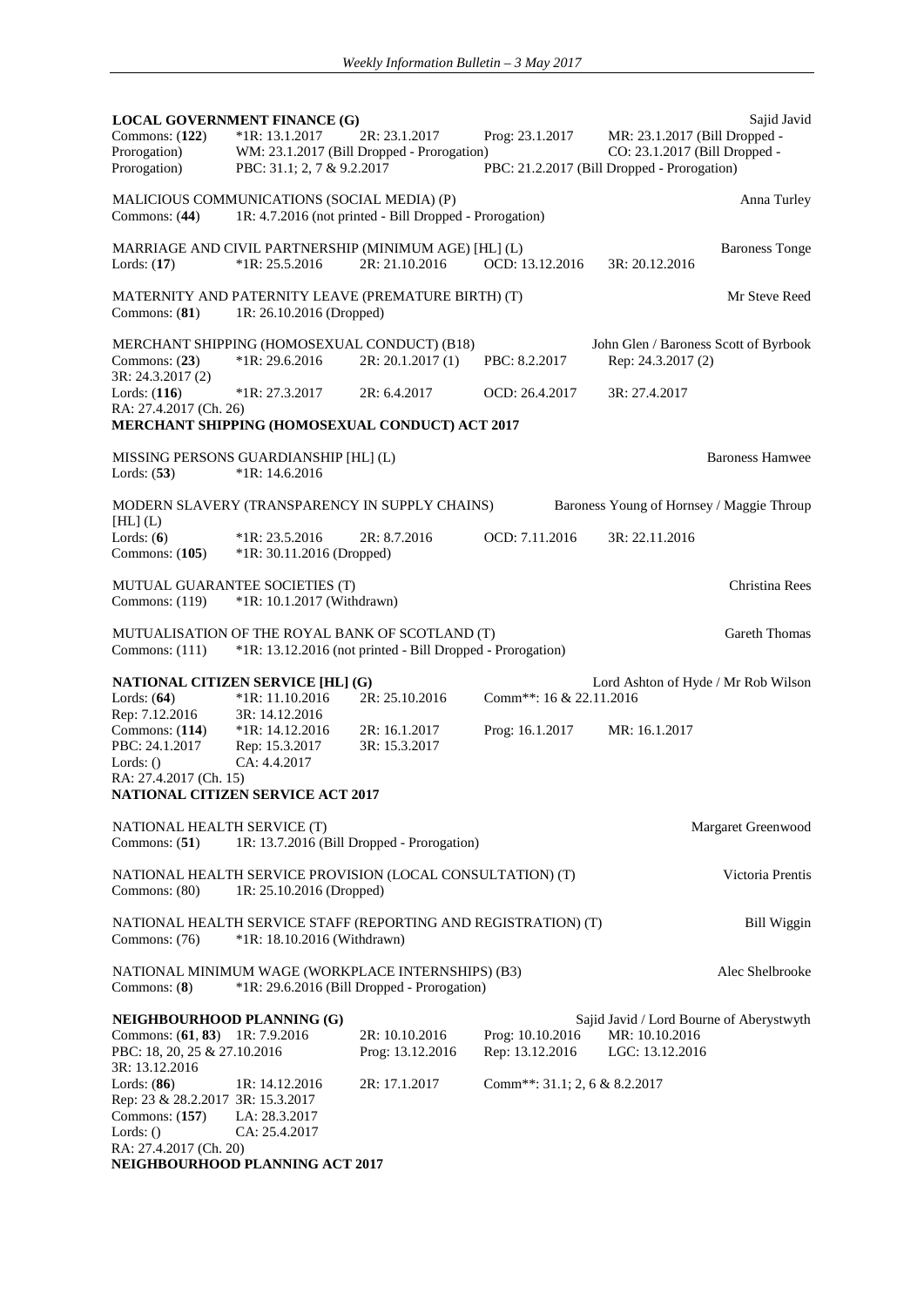| NETWORK RAIL (SCOTLAND) (T)<br>Commons: $(155)$                                          | *1R: 15.3.2017 (Dropped)                                                  |                                                                |                                                                           |                                                          | Drew Hendry                     |
|------------------------------------------------------------------------------------------|---------------------------------------------------------------------------|----------------------------------------------------------------|---------------------------------------------------------------------------|----------------------------------------------------------|---------------------------------|
|                                                                                          | NORTHERN IRELAND (MINISTERIAL APPOINTMENTS AND                            |                                                                |                                                                           |                                                          | James Brokenshire / Lord Dunlop |
| <b>REGIONAL RATES</b> ) (G)<br>Commons: $(171)$<br>Lords: $()$<br>RA: 27.4.2017 (Ch. 24) | $*1R: 20.4.2017$<br>1R: 25.4.2017                                         | 2R: 24.4.2017<br>2R: 26.4.2017                                 | Comm: 24.4.2017<br>CN: 26.4.2017                                          | Rep: 24.4.2017<br>3R: 26.4.2017                          | 3R: 24.4.2017                   |
|                                                                                          | NORTHERN IRELAND (MINISTERIAL APPOINTMENTS AND REGIONAL RATES) ACT 2017   |                                                                |                                                                           |                                                          |                                 |
| Lords: $(32)$                                                                            | ONLINE PRIVACY PROTECTION [HL] (L)<br>$*1R: 7.6.2016$                     |                                                                |                                                                           |                                                          | Lord Paddick                    |
| ONLINE SAFETY [HL] (L)<br>Lords: $(27)$                                                  | $*1R: 6.6.2016$                                                           |                                                                |                                                                           |                                                          | Baroness Howe of Idilcote       |
| Lords: $(37)$                                                                            | OPTICIANS ACT 1989 (AMENDMENT) [HL] (L)<br>$*1R: 8.6.2016$                |                                                                |                                                                           |                                                          | Lord Newby                      |
| Commons: $(123)$                                                                         | ORGAN DONATION (DEEMED CONSENT) (P)<br>*1R: 16.1.2017 (Withdrawn)         |                                                                |                                                                           |                                                          | Paul Flynn                      |
| ORGAN DONORS (LEAVE) (T)<br>Commons: (96)                                                | *1R: 22.11.2016 (Withdrawn)                                               |                                                                |                                                                           |                                                          | Louise Haigh                    |
| Commons: (60)                                                                            | PARENTAL BEREAVEMENT LEAVE (STATUTORY ENTITLEMENT) (T)<br>1R: 6.9.2016    | 2R: 18.11.2016 (not moved)                                     |                                                                           | Prov 2R: No date                                         | Will Ouince                     |
| Commons: (168)                                                                           | PARISH COUNCIL GOVERNANCE (PRINCIPLES OF PUBLIC LIFE) (T)                 | *1R: 18.4.2017 (69) (not printed - Bill Dropped - Prorogation) |                                                                           |                                                          | <b>Mims Davies</b>              |
| Commons: $(18)$<br>3R: 3.2.2017 (1)                                                      | PARKING PLACES (VARIATION OF CHARGES) (B13)<br>*1R: 29.6.2016             | 2R: 25.11.2016 (2)                                             | PBC: 31.1.2017                                                            | David Tredinnick / Baroness Redfern<br>Rep: 3.2.2017 (1) |                                 |
| Lords: $()$                                                                              | 1R: 6.2.2017                                                              | 2R: 24.2.2017                                                  | Comm: 10.3.2017                                                           | 3R: 21.3.2017                                            |                                 |
| RA: 27.4.2017 (Ch. 11)                                                                   |                                                                           |                                                                |                                                                           |                                                          |                                 |
|                                                                                          | PARKING PLACES (VARIATION OF CHARGES) ACT 2017                            |                                                                |                                                                           |                                                          |                                 |
| Commons: (9)                                                                             | PARLIAMENTARY CONSTITUENCIES (AMENDMENT) (B4)<br>$*1R: 29.6.2016$         |                                                                | 2R: 18.11.2016 (1) (Bill Dropped - Prorogation)                           |                                                          | Pat Glass                       |
| Commons: $(48)$                                                                          | PARTHENON SCULPTURES (RETURN TO GREECE) (P)<br>*1R: 11.7.2016 (Withdrawn) |                                                                |                                                                           |                                                          | Mr Mark Williams                |
| PENSION SCHEMES [HL] (G)<br>Lords: $(65)$<br>Rep: 19.12.2016                             | 1R: 19.10.2016<br>3R: 16.1.2017                                           | 2R: 1.11.2016                                                  | Comm: 21 & 28.11.2016                                                     |                                                          | Lord Freud / Damian Green       |
| Commons: $(125)$<br>MR: 30.1.2017<br>Lords: $()$                                         | $*1R: 17.1.2017$<br>PBC: 7 & 9.2.2017<br>CA: 5.4.2017                     | 2R: 30.1.2017                                                  | Prog: 30.1.2017<br>Prov Prog: 29.3.2017 Prov Rep: 29.3.2017 3R: 29.3.2017 | WM: 30.1.2017                                            |                                 |
| RA: 27.4.2017 (Ch. 17)                                                                   |                                                                           |                                                                |                                                                           |                                                          |                                 |
| PENSION SCHEMES ACT 2017                                                                 |                                                                           |                                                                |                                                                           |                                                          |                                 |
| Commons: $(57)$                                                                          | PERINATAL MENTAL ILLNESS (NHS FAMILY SERVICES) (P)                        | *1R: 20.7.2016 (not printed - Bill Dropped - Prorogation)      |                                                                           |                                                          | Rehman Chishti                  |
| REQUIREMENT) (P)                                                                         | PERSONAL, SOCIAL, HEALTH AND ECONOMIC EDUCATION (STATUTORY                |                                                                |                                                                           |                                                          | Caroline Lucas                  |
| Commons: (40)                                                                            |                                                                           | *1R: 4.7.2016 (not printed - Bill Dropped - Prorogation)       |                                                                           |                                                          |                                 |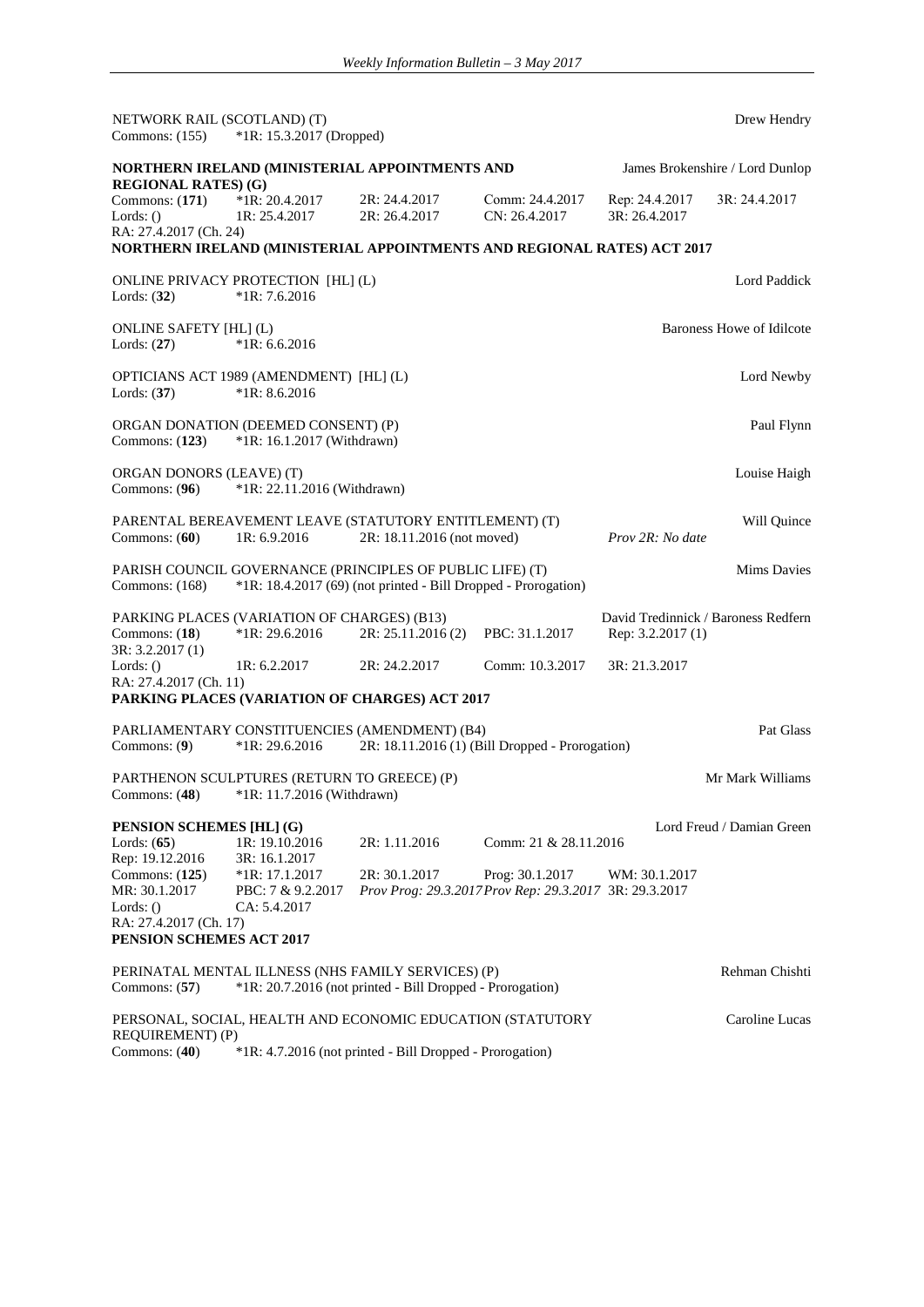| POLICING AND CRIME (G)                           |                                                                           |                                                            |                                      | Amber Rudd / Baroness Williams of Trafford                            |
|--------------------------------------------------|---------------------------------------------------------------------------|------------------------------------------------------------|--------------------------------------|-----------------------------------------------------------------------|
|                                                  | (introduced in 2015-16 and carried over to 2016-17)                       |                                                            |                                      |                                                                       |
| Commons: (134, 2015-16)                          |                                                                           | $*1R: 10.2.2016$                                           | 2R: 7.3.2016                         | *Prog: 7.3.2016                                                       |
| *MR: 7.3.2016<br>Rep: 26.4.2016                  | °CO: 7.3.2016                                                             | PBC: 15, 22 & 24.3; 12.4.2016                              |                                      | Prog: 26.4.2016                                                       |
| Commons: (3, 2016-17)<br>LGC: 13.6.2016          | 3R: 13.6.2016                                                             | $*1R: 19.5.2016$                                           | $*2R: 19.5.2016$                     | Rep: 13.6.2016                                                        |
| Lords: (55, 2016-17) *1R: 14.6.2016              |                                                                           | 2R: 18.7.2016                                              | Comm: 14.9; 26.10; 2, 9 & 16.11.2016 |                                                                       |
| Rep: 30.11; 7 & 12.12.2016                       |                                                                           | 3R: 19.12.2016                                             |                                      |                                                                       |
| Commons: (, 2016-17)                             |                                                                           | Prog: 10.1.2017                                            | LA: 10.1.2017                        |                                                                       |
| Lords: (, 2016-17)                               | CA: 18.1.2017                                                             |                                                            |                                      |                                                                       |
| *RA: 31.1.2017 (Ch. 3)                           |                                                                           |                                                            |                                      |                                                                       |
| POLICING AND CRIME ACT 2017                      |                                                                           |                                                            |                                      |                                                                       |
|                                                  | POLITICAL PARTIES (FUNDING AND EXPENDITURE) [HL] (L)                      |                                                            |                                      | Lord Tyler                                                            |
| Lords: $(26)$                                    | $*1R: 6.6.2016$                                                           | 2R: 10.3.2017                                              |                                      |                                                                       |
|                                                  | PREVENTING AND COMBATING VIOLENCE AGAINST WOMEN AND                       |                                                            |                                      | Dr Eilidh Whiteford / Baroness Gale                                   |
|                                                  | DOMESTIC VIOLENCE (RATIFICATION OF CONVENTION) (B7)                       |                                                            |                                      |                                                                       |
| Commons: $(12)$<br>3R: 24.2.2017 (1)             | $*1R: 29.6.2016$                                                          | 2R: 16.12.2016 (1) PBC: 1.2.2017                           |                                      | Rep: 24.2.2017 (1)                                                    |
| Lords: (105)<br>RA: 27.4.2017 (Ch. 18)           | 1R: 27.2.2017                                                             | 2R: 10.3.2017                                              | OCD: 28.3.2017                       | 3R: 6.4.2017                                                          |
|                                                  |                                                                           |                                                            |                                      | PREVENTING AND COMBATING VIOLENCE AGAINST WOMEN AND DOMESTIC VIOLENCE |
|                                                  | (RATIFICATION OF CONVENTION) ACT 2017                                     |                                                            |                                      |                                                                       |
| PRISONS AND COURTS (G)                           |                                                                           |                                                            |                                      | Elizabeth Truss                                                       |
| Commons: $(145)$                                 | $*1R: 23.2.2017$                                                          | 2R: 20.3.2017                                              | Prog: 20.3.2017                      | MR: 20.3.2017                                                         |
| CO: 20.3.2017                                    | PBC: 28 & 29.3; 18 & 20.4.2017                                            |                                                            |                                      |                                                                       |
|                                                  | PROMOTION OF ISRAELI-PALESTINIAN PEACE (UNITED KINGDOM PARTICIPATION) (T) |                                                            |                                      | Joan Ryan                                                             |
| Commons: (126)                                   |                                                                           | *1R: 18.1.2017 (not printed - Bill Dropped - Prorogation)  |                                      |                                                                       |
|                                                  | PROPERTY BOUNDARIES (RESOLUTION OF DISPUTES) [HL] (L)                     |                                                            |                                      | Earl of Lytton                                                        |
| Lords: $(19)$                                    | $*1R: 25.5.2016$                                                          | 2R: 9.12.2016                                              |                                      |                                                                       |
|                                                  |                                                                           |                                                            |                                      |                                                                       |
|                                                  | PROTECTION OF FAMILY HOMES (ENFORCEMENT AND PERMITTED DEVELOPMENT) (P)    |                                                            |                                      | Steve McCabe                                                          |
| Commons: (39)<br>Prorogation)                    | $*1R: 4.7.2016$                                                           | 2R: 28.10.2016 (2) (Deb adj)                               |                                      | 2R: 25.11.2016 (Bill Dropped -                                        |
|                                                  |                                                                           |                                                            |                                      |                                                                       |
|                                                  | PROVIDERS OF HEALTH AND SOCIAL CARE (SCHEMES UNDER SECTION 71 OF THE      |                                                            |                                      | Michael Tomlinson                                                     |
|                                                  | NATIONAL HEALTH SERVICE ACT 2006) (P)                                     |                                                            |                                      |                                                                       |
| Commons: $(37)$                                  | *1R: 4.7.2016 (Dropped)                                                   |                                                            |                                      |                                                                       |
|                                                  | PUBLIC AUTHORITY (ACCOUNTABILITY) (T)                                     |                                                            |                                      | Andy Burnham                                                          |
| Commons: $(163)$                                 |                                                                           | *1R: 29.3.2017 (Bill Dropped - Prorogation)                |                                      |                                                                       |
|                                                  |                                                                           |                                                            |                                      |                                                                       |
| QUEEN'S SAPPHIRE JUBILEE (T)<br>Commons: $(151)$ | 1R: 7.3.2017 (Bill Dropped - Prorogation)                                 |                                                            |                                      | Andrew Rosindell                                                      |
|                                                  |                                                                           |                                                            |                                      |                                                                       |
| RAIL OMBUDSMAN (T)                               |                                                                           |                                                            |                                      | Tim Loughton                                                          |
| Commons: $(117)$                                 |                                                                           | *1R: 20.12.2016 (not printed - Bill Dropped - Prorogation) |                                      |                                                                       |
|                                                  |                                                                           |                                                            |                                      |                                                                       |
| RAILWAYS (P)                                     |                                                                           |                                                            |                                      | Caroline Lucas                                                        |
| Commons: $(42)$                                  |                                                                           | *1R: 4.7.2016 (Bill Dropped - Prorogation)                 |                                      |                                                                       |
|                                                  | REGISTER OF ARMS BROKERS [HL] (L)                                         |                                                            |                                      | <b>Baroness Jolly</b>                                                 |
| Lords: $(7)$                                     | $*1R: 23.5.2016$                                                          | 2R: 10.6.2016                                              | Comm: 18.11.2016                     |                                                                       |
|                                                  |                                                                           |                                                            |                                      |                                                                       |
| <b>REGISTRATION OF MARRIAGE (B9)</b>             |                                                                           |                                                            |                                      | <b>Edward Argar</b>                                                   |
| Commons: $(14)$                                  | *1R: 29.6.2016                                                            | 2R: 13.1.2017 (5) (Bill Dropped - Prorogation)             |                                      |                                                                       |
|                                                  | REGULATION OF HEALTH AND SOCIAL CARE PROFESSIONS ETC. [HL] (L)            |                                                            |                                      | Lord Hunt of Kings Heath                                              |
| Lords: $(24)$                                    | $*1R: 26.5.2016$                                                          | 2R: 3.2.2017                                               |                                      |                                                                       |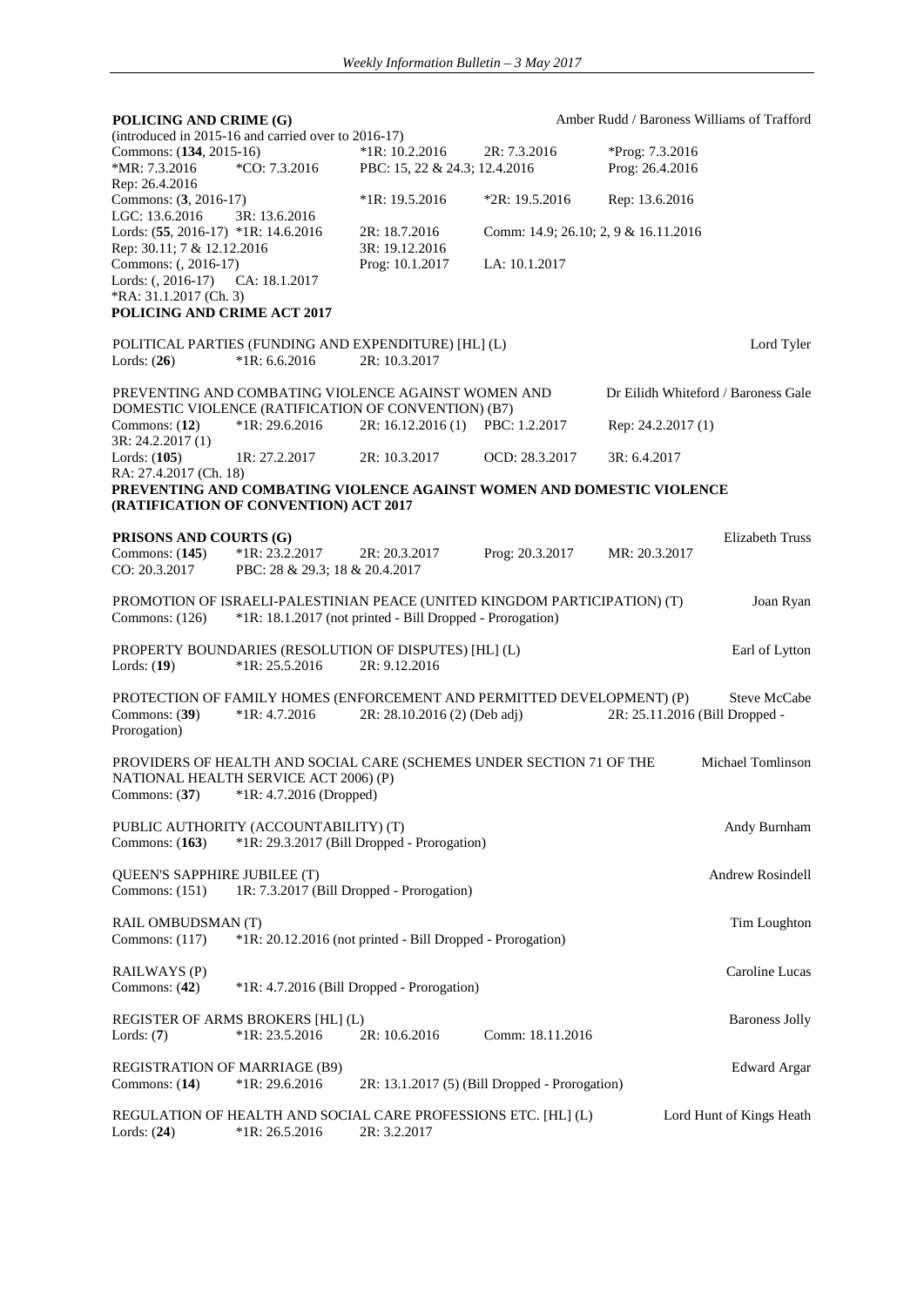| Lords: $(20)$                                                                                                         | $*1R: 26.5.2016$                                                                                          | REHABILITATION OF OFFENDERS (AMENDMENT) [HL] (L)<br>2R: 27.1.2017                                                       |                                                      | Lord Ramsbotham                                                                              |                         |
|-----------------------------------------------------------------------------------------------------------------------|-----------------------------------------------------------------------------------------------------------|-------------------------------------------------------------------------------------------------------------------------|------------------------------------------------------|----------------------------------------------------------------------------------------------|-------------------------|
| RENTERS' RIGHTS [HL] (L)<br>Lords: $(8)$                                                                              | $*1R: 23.5.2016$                                                                                          | 2R: 10.6.2016                                                                                                           | Comm: 18.11.2016                                     |                                                                                              | <b>Baroness Grender</b> |
| Commons: (98)                                                                                                         | *1R: 23.11.2016 (Withdrawn)                                                                               | REPRESENTATION OF THE PEOPLE (VOTER PROOF OF IDENTITY) (T)                                                              |                                                      |                                                                                              | Chris Green             |
| Commons: (153)                                                                                                        |                                                                                                           | REPRODUCTIVE HEALTH (ACCESS TO TERMINATIONS) (T)<br>*1R: 13.3.2017 (Bill Dropped - Prorogation)                         |                                                      |                                                                                              | Diana Johnson           |
| RIGHT TO DIE AT HOME [HL] (L)<br>Lords: $(29)$                                                                        | $*1R: 6.6.2016$                                                                                           |                                                                                                                         |                                                      |                                                                                              | Lord Warner             |
| Commons: $(36)$<br>Prorogation)                                                                                       | $*1R: 4.7.2016$ (not printed)                                                                             | ROAD TRAFFIC OFFENDERS (SURRENDER OF DRIVING LICENCES ETC) (P)                                                          | 2R: 27.1.2017(3)                                     | Michael Tomlinson<br>PBC: 15.3.2017 (Bill Dropped -                                          |                         |
| Commons: $(59)$<br>WM: 17.10.2016<br>Lords: $(85)$<br>*RA: 16.1.2017 (Ch. 2)                                          | SAVINGS (GOVERNMENT CONTRIBUTIONS) (G)<br>$*1R: 6.9.2016$<br>PBC: 25 & 27.10; 1.11.2016<br>IR: 13.12.2016 | 2R: 17.10.2016<br>2R: 12.1.2017<br>SAVINGS (GOVERNMENT CONTRIBUTIONS) ACT 2017                                          | Prog: 17.10.2016<br>Rep: 12.12.2016<br>CN: 12.1.2017 | Philip Hammond / Lord Young of Cookham<br>MR: 17.10.2016<br>3R: 12.12.2016<br>Rep: 12.1.2017 | 3R: 12.1.2017           |
| Commons: (85)                                                                                                         |                                                                                                           | SCHOOL ADMISSIONS (SPECIAL EDUCATIONAL NEEDS) (P)<br>*1R: 1.11.2016 (6) (not printed - Bill Dropped - Prorogation)      |                                                      |                                                                                              | <b>Martin Vickers</b>   |
| Commons: $(150)$                                                                                                      |                                                                                                           | SENIOR JUDICIARY APPOINTMENTS (DISREGARD OF AGE OF CANDIDATES) (P)<br>*1R: 2.3.2017 (Bill Dropped - Prorogation)        |                                                      |                                                                                              | Keith Vaz               |
| Commons: $(137)$                                                                                                      | SEXUAL OFFENCES (AMENDMENT) (T)                                                                           | *1R: 8.2.2017 (Bill Dropped - Prorogation)                                                                              |                                                      | Liz Saville Roberts                                                                          |                         |
| Commons: (6)<br>Prorogation)                                                                                          | SEXUAL OFFENCES (PARDONS ETC.) (B1)<br>$*1R: 29.6.2016$                                                   | 2R: 21.10.2016 (1) (Deb adj)                                                                                            |                                                      | 2R: 20.1.2017 (4) (Bill Dropped -                                                            | John Nicolson           |
| <b>AUTHORITIES</b> (T)<br>Commons: (159)                                                                              |                                                                                                           | SHORT AND HOLIDAY-LET ACCOMMODATION (NOTIFICATION OF LOCAL<br>*1R: 21.3.2017 (Bill Dropped - Prorogation)               |                                                      |                                                                                              | Ms Karen Buck           |
| Commons: (90)                                                                                                         | *1R: 8.11.2016 (Dropped)                                                                                  | SMALL AND MEDIUM SIZED CO-OPERATIVE DEVELOPMENT (T)                                                                     |                                                      |                                                                                              | Mr Adrian Bailey        |
| <b>PAYMENTS</b> (G)<br>Commons: $(68)$<br>PBC: 18.10.2016<br>Lords: $()$<br>3R: 12.12.2016<br>$RA: 16.1.2017$ (Ch. 1) | SMALL CHARITABLE DONATIONS AND CHILDCARE<br>$*1R: 14.9.2016$<br>Rep: 15.11.2016<br>1R: 16.11.2016         | 2R: 11.10.2016<br>3R: 15.11.2016<br>2R: 12.12.2016<br><b>SMALL CHARITABLE DONATIONS AND CHILDCARE PAYMENTS ACT 2017</b> | Prog: 11.10.2016<br>Comm: 12.12.2016                 | Philip Hammond / Lord Young of Cookham<br>MR: 11.10.2016<br>Rep: 12.12.2016                  |                         |
| STALKING (SENTENCING) (T)<br>Commons: $(74)$                                                                          | *1R: 12.10.2016 (Withdrawn)                                                                               |                                                                                                                         |                                                      |                                                                                              | Alex Chalk              |
| Commons: (101)                                                                                                        | STATUTORY NUISANCE (AIRCRAFT NOISE) (T)                                                                   | *1R: 29.11.2016 (Bill Dropped - Prorogation)                                                                            |                                                      |                                                                                              | Dr Tania Mathias        |
| Lords: $(23)$                                                                                                         | $*1R: 26.5.2016$                                                                                          | STUDENT SUPPORT (NON-INTEREST-BEARING FINANCE) [HL] (L)                                                                 |                                                      |                                                                                              | Lord Sharkey            |
| SUCCESSION TO PEERAGES [HL] (L)<br>Lords: $(33)$                                                                      | $*1R: 7.6.2016$                                                                                           |                                                                                                                         |                                                      |                                                                                              | Lord Trefgarne          |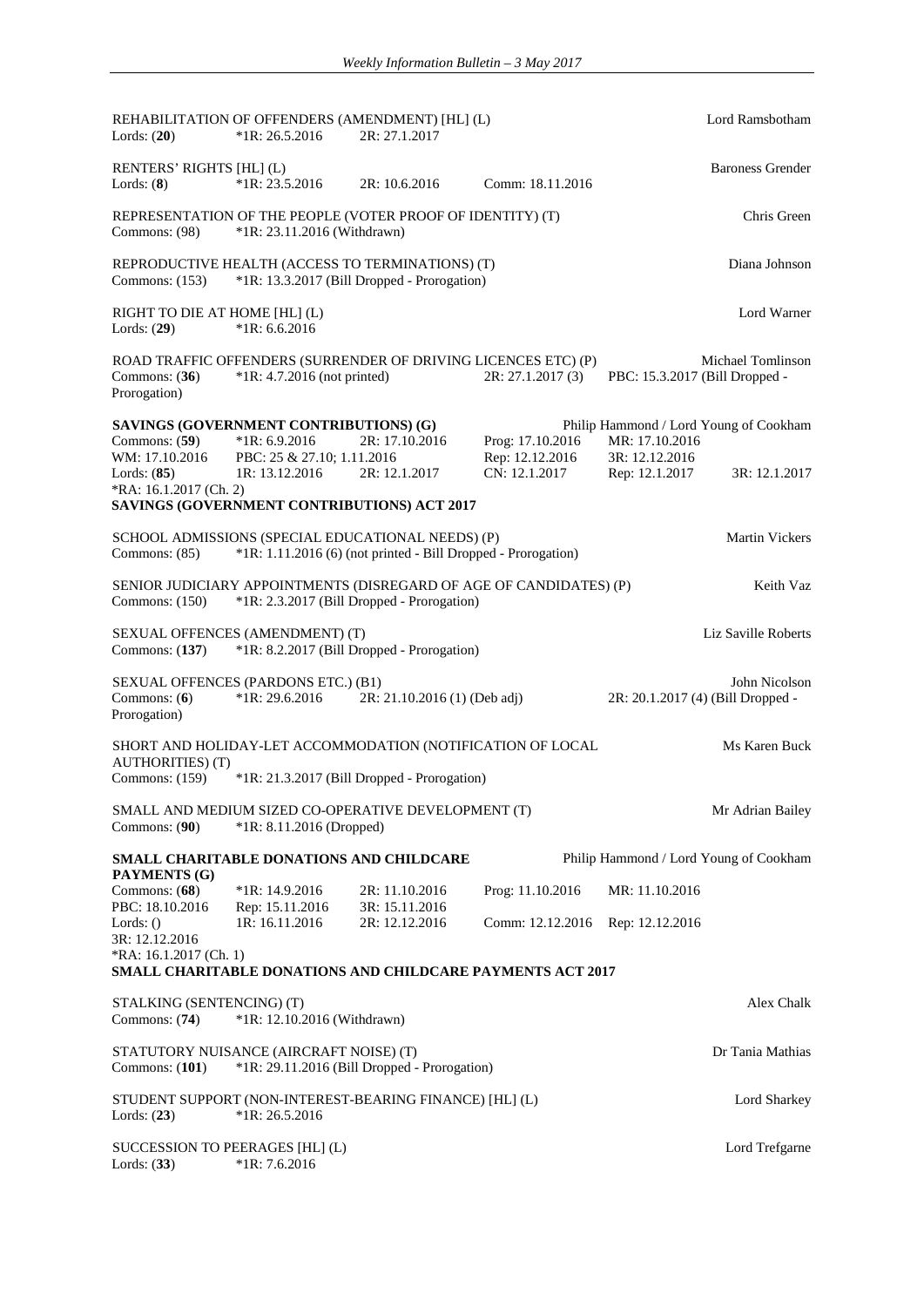| Commons: $(70)$                    |                                                           | SUGAR IN FOOD AND DRINKS (TARGETS, LABELLING AND ADVERTISING) (P)<br>*1R: 14.9.2016 (Bill Dropped - Prorogation)          |                               |                | <b>Geraint Davies</b>                 |
|------------------------------------|-----------------------------------------------------------|---------------------------------------------------------------------------------------------------------------------------|-------------------------------|----------------|---------------------------------------|
|                                    | SUPPLY AND APPROPRIATION (ANTICIPATION AND                |                                                                                                                           |                               |                | Mr Philip Hammond / Baroness Neville- |
| <b>ADJUSTMENTS</b> ) (G)           |                                                           |                                                                                                                           |                               |                | Rolfe                                 |
| Commons: $(147)$                   | $*1R: 28.2.2017$                                          | 2R: 1.3.2017                                                                                                              | 3R: 1.3.2017                  |                |                                       |
| Lords: $()$                        | 1R: 2.3.2017                                              | 2R: 9.3.2017                                                                                                              | CN: 9.3.2017                  | 3R: 9.3.2017   |                                       |
| *RA: 16.3.2017 (Ch. 8)             |                                                           | SUPPLY AND APPROPRIATION (ANTICIPATION AND ADJUSTMENTS) ACT 2017                                                          |                               |                |                                       |
|                                    |                                                           |                                                                                                                           |                               |                |                                       |
|                                    |                                                           | SUPPLY AND APPROPRIATION (MAIN ESTIMATES) (G)                                                                             |                               |                | David Gauke / Lord O'Neill of Gatley  |
| Commons: $(26)$                    | $*1R: 4.7.2016$                                           | $*2R: 5.7.2016$                                                                                                           | $*3R: 5.7.2016$               |                |                                       |
| Lords: $()$                        | $*1R: 6.7.2016$                                           | 2R: 12.7.2016                                                                                                             | CN: 12.7.2016                 | 3R: 12.7.2016  |                                       |
| RA: 20.7.2016 (Ch. 23)             |                                                           |                                                                                                                           |                               |                |                                       |
|                                    |                                                           | SUPPLY AND APPROPRIATION (MAIN ESTIMATES) ACT 2016                                                                        |                               |                |                                       |
| Lords: $(54)$                      | SUPPORT TO EXIT PROSTITUTION [HL] (L)<br>$*1R: 14.6.2016$ |                                                                                                                           |                               |                | Lord McColl of Dulwich                |
|                                    |                                                           |                                                                                                                           |                               |                |                                       |
| Lords: $(36)$                      | $*1R: 8.6.2016$                                           | TEACHER TRAINING (SPECIAL EDUCATIONAL NEEDS) [HL] (L)                                                                     |                               |                | Lord Addington                        |
|                                    | TECHNICAL AND FURTHER EDUCATION (G)                       |                                                                                                                           |                               |                | Justine Greening / Lord Nash          |
| Commons: (82, 108) *1R: 27.10.2016 |                                                           | 2R: 14.11.2016                                                                                                            | Prog: 14.11.2016              | MR: 14.11.2016 |                                       |
| WM: 14.11.2016                     | PBC: 22, 24 & 29.11; 1.12.2016                            |                                                                                                                           | Rep: 9.1.2017                 | LGC: 9.1.2017  | 3R: 9.1.2017                          |
| Lords: (88)                        | 1R: 10.1.2017                                             | 2R: 1.2.2017                                                                                                              | Comm**: 22 & 27.2; 1.3.2017   |                |                                       |
| Rep: 27.3.2017                     | 3R: 4.4.2017                                              |                                                                                                                           |                               |                |                                       |
| Commons: ()                        | LA: 19.4.2017                                             |                                                                                                                           |                               |                |                                       |
| Lords: $()$                        | CA: 25.4.2017                                             |                                                                                                                           |                               |                |                                       |
| RA: 27.4.2017 (Ch. 19)             |                                                           |                                                                                                                           |                               |                |                                       |
|                                    | <b>TECHNICAL AND FURTHER EDUCATION ACT 2017</b>           |                                                                                                                           |                               |                |                                       |
|                                    |                                                           | TERMS OF WITHDRAWAL FROM EU (REFERENDUM) (P)                                                                              |                               |                | <b>Geraint Davies</b>                 |
| Commons: $(46)$                    |                                                           | *1R: 6.7.2016 (Bill Dropped - Prorogation)                                                                                |                               |                |                                       |
| Commons: $(161)$                   |                                                           | TERMS OF WITHDRAWAL FROM THE EUROPEAN UNION (REFERENDUM) (T)<br>*1R: 22.3.2017 (not printed - Bill Dropped - Prorogation) |                               |                |                                       |
|                                    |                                                           |                                                                                                                           |                               |                |                                       |
| Commons: (131)                     | *1R: 25.1.2017 (Withdrawn)                                | TOWN AND COUNTRY PLANNING (ELECTRICITY GENERATING CONSENT) (T)                                                            |                               |                | Tom Blenkinsop                        |
|                                    |                                                           |                                                                                                                           |                               |                |                                       |
|                                    |                                                           | UK ENVIRONMENTAL PROTECTION (MAINTENANCE OF EU STANDARDS) (P)                                                             |                               |                | <b>Geraint Davies</b>                 |
| Commons: $(53)$                    |                                                           | *1R: 13.7.2016 (not printed - Bill Dropped - Prorogation)                                                                 |                               |                |                                       |
|                                    |                                                           |                                                                                                                           |                               |                |                                       |
|                                    |                                                           | UK INTERNATIONAL TRADE AND INVESTMENT AGREEMENTS (RATIFICATION) (P)                                                       |                               |                | <b>Geraint Davies</b>                 |
| Commons: $(56)$                    |                                                           | *1R: 20.7.2016 (not printed - Bill Dropped - Prorogation)                                                                 |                               |                |                                       |
|                                    | UNAUTHORISED OVERDRAFTS (COST OF CREDIT) (T)              |                                                                                                                           |                               |                | <b>Rachel Reeves</b>                  |
| Commons: $(172)$                   |                                                           | *1R: 25.4.2017 (Bill Dropped - Prorogation)                                                                               |                               |                |                                       |
|                                    |                                                           |                                                                                                                           |                               |                |                                       |
|                                    | UNLAWFUL KILLING (RECOVERY OF REMAINS) (T)                |                                                                                                                           |                               |                | Conor McGinn                          |
| Commons: $(73)$                    |                                                           | *1R: 11.10.2016 (Bill Dropped - Prorogation)                                                                              |                               |                |                                       |
|                                    |                                                           |                                                                                                                           |                               |                |                                       |
|                                    | UNPAID WORK EXPERIENCE (PROHIBITION) [HL] (L)             |                                                                                                                           |                               |                | Lord Holmes of Richmond               |
| Lords: $(30)$                      | $*1R: 7.6.2016$                                           |                                                                                                                           |                               |                |                                       |
|                                    |                                                           |                                                                                                                           |                               |                |                                       |
|                                    |                                                           | UNSOLICITED MARKETING COMMUNICATIONS (COMPANY DIRECTORS) (T)                                                              |                               |                | Patricia Gibson                       |
| Commons: $(65)$                    |                                                           | 1R: 13.9.2016 (Bill Dropped - Prorogation)                                                                                |                               |                |                                       |
|                                    | USE OF PROPERTY (PROTECTION) (P)                          |                                                                                                                           |                               |                | Michael Tomlinson                     |
| Commons: $(35)$                    | *1R: 4.7.2016 (not printed)                               |                                                                                                                           | 2R: 27.1.2017 (4) (Withdrawn) |                |                                       |
|                                    |                                                           |                                                                                                                           |                               |                |                                       |
| Commons: $(133)$                   |                                                           | VEHICLE FUEL (PUBLICATION OF TAX INFORMATION) (T)<br>1R: 1.2.2017 (Bill Dropped - Prorogation)                            |                               |                | Peter Aldous                          |